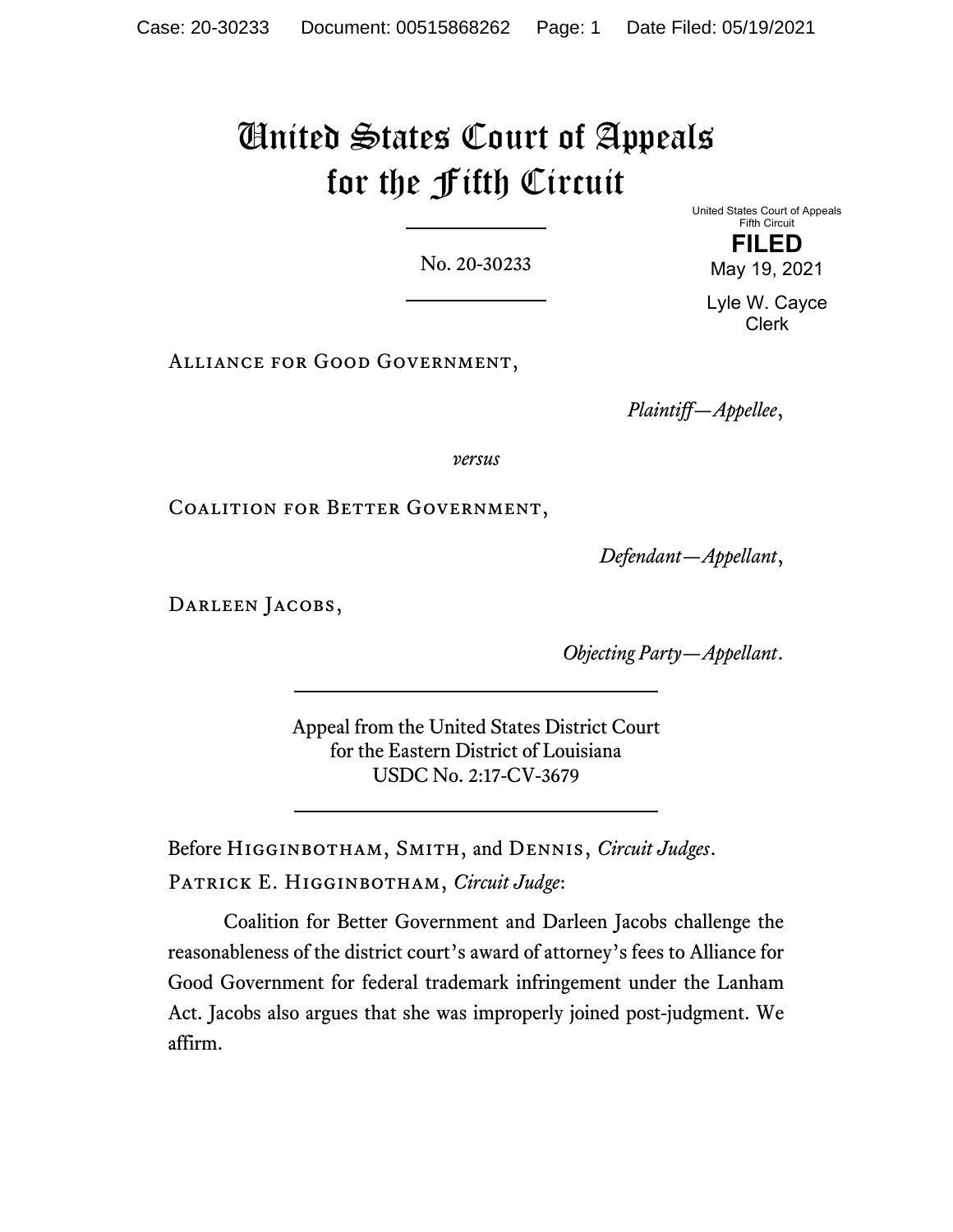# **I.**

Our two prior opinions detail the relevant background.<sup>[1](#page-1-0)</sup> Briefly, Alliance and Coalition are nonprofit organizations that endorse political candidates in New Orleans. In 2017, Alliance sued Coalition, seeking to enjoin use of its trade name (word mark) and logo (composite mark) for federal trademark infringement under the Lanham Act, state trademark infringement, and unfair trade practices. The district court granted Alliance summary judgment on its federal trademark infringement claim, enjoining Coalition from using both its word and composite marks. Alliance voluntarily dismissed its other claims.

Coalition appealed, and we affirmed the district court's summary judgment but modified its injunction to restrain only Coalition's use of its composite mark.[2](#page-1-1) While the first appeal was pending, Alliance moved for attorney's fees pursuant to the Lanham Act's fee-shifting provision,<sup>[3](#page-1-2)</sup> and the district court awarded Alliance \$68,237.25 in fees.<sup>[4](#page-1-3)</sup> Coalition also appealed the fee award. In our second opinion, we concluded that the district court did not abuse its discretion in classifying this case as an exceptional one, warranting reasonable attorney's fees under the Lanham Act.<sup>[5](#page-1-4)</sup> As Alliance

<span id="page-1-3"></span><sup>4</sup> Alliance II, 919 F.3d at 294. This amount included "fees already incurred and projected fees from replying to Coalition's opposition to the fees motion." *Id.*

<span id="page-1-0"></span><sup>&</sup>lt;sup>1</sup> All. for Good Gov't v. Coal. for Better Gov't (Alliance I), 901 F.3d 498 (5th Cir. 2018); *All. for Good Gov't v. Coal. for Better Gov't* (*Alliance II*), 919 F.3d 291 (5th Cir. 2019).

<sup>2</sup> *Alliance I*, 901 F.3d at 514.

<span id="page-1-2"></span><span id="page-1-1"></span><sup>&</sup>lt;sup>3</sup> The Lanham Act authorizes the award of "reasonable attorney fees to the prevailing party" in "exceptional cases." 15 U.S.C. § 1117(a).

<span id="page-1-4"></span><sup>&</sup>lt;sup>5</sup> *Alliance II*, 919 F.3d at 295. The Appellants attempt to relitigate the issue of whether this case is exceptional in their reply brief. Our prior determination that the district court did not abuse its discretion in finding this case exceptional is law of the case and cannot be challenged in this appeal. *Tollett v. City of Kemah*, 285 F.3d 357, 363 (5th Cir. 2002), *cert. denied*, 537 U.S. 883 (2002) ("Under the law of the case doctrine, an issue of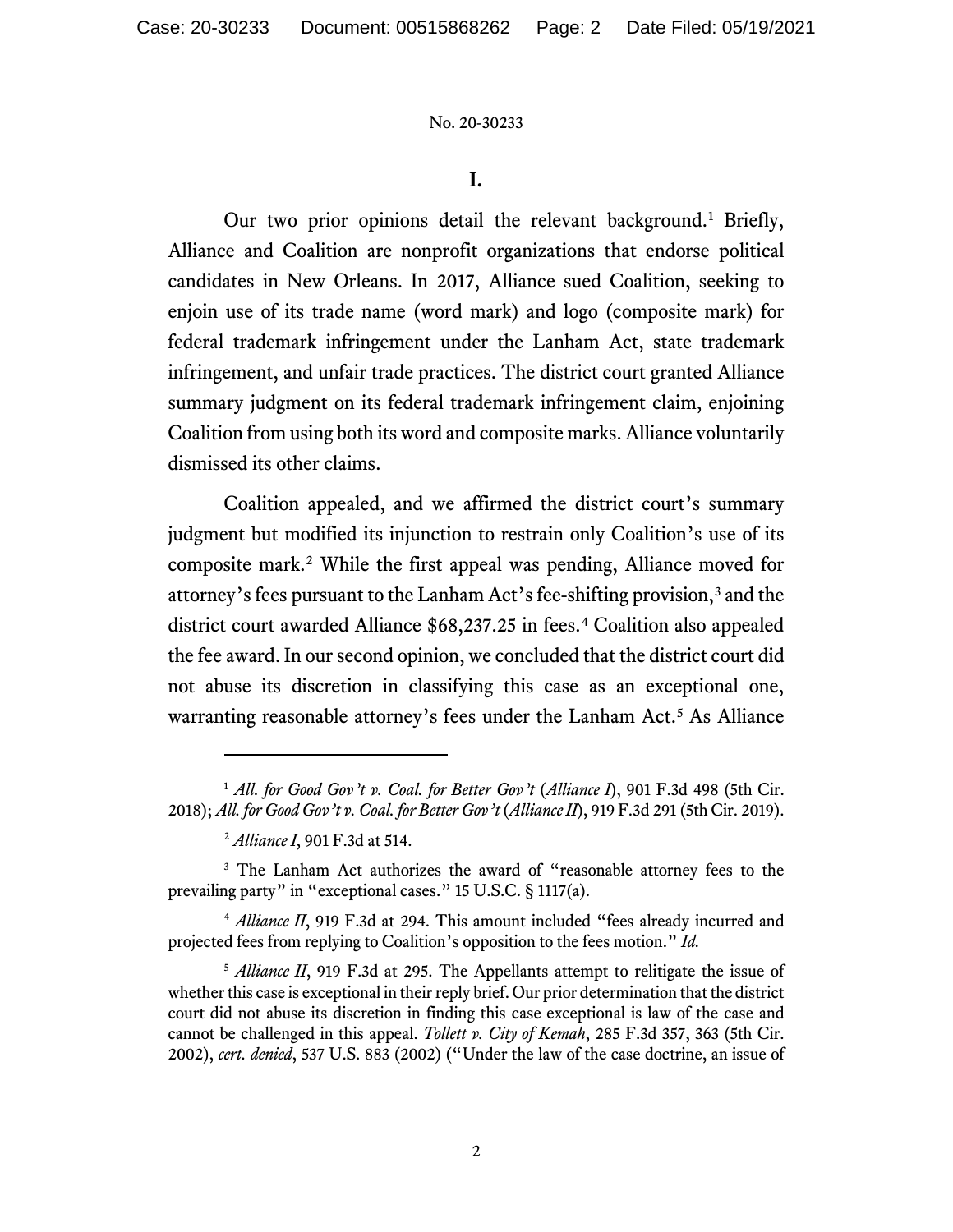had not prevailed on its word mark claim, it was not entitled to attorney's fees for work related to that claim, or for the claims it voluntarily dismissed. [6](#page-2-0) We remanded, instructing the district court to adjust the fee award to account for claims on which Alliance did not prevail, as best it could in light of our opinion. [7](#page-2-1) We made no reference to and did not prohibit awarding additional fees related to the additional litigation of the fee award.

On remand, the district court instructed Alliance to file a new motion for attorney's fees, separating fees in accordance with our judgment and including any demand for fees related to the appeals "not inconsistent with [our] judgment," which had affirmed the exceptional nature of the case. Alliance argued that its work on the word mark claim was "inextricably intertwined with work" on the composite mark claim, so it was unable to fully disentangle fees related to each claim. Instead, it proposed a 10% across-theboard reduction of fees to estimate for time spent on the word mark claim, and a \$1,500 reduction to account for the claims it voluntarily dismissed. Alliance also moved to join Darleen Jacobs, a principal of Coalition, because it had learned during post-judgment discovery that Coalition lacked resources to pay the fee award.

The district court joined Jacobs as a third party to the case, required that Alliance serve her with the court's order, and gave Jacobs two weeks to respond to Alliance's motion. Jacobs opposed Alliance's motion for fees, but

<sup>7</sup> *Id.*

<span id="page-2-1"></span><span id="page-2-0"></span>law or fact decided on appeal may not be reexamined either by the district court on remand or by the appellate court on a subsequent appeal." (citing *United States v. Becerra*, 155 F.3d 740, 752 (5th Cir. 1998))). Because we will not reconsider the exceptional nature of this case, it is unnecessary to strike this portion of the Appellants' reply brief as Alliance requests in its motion to strike.

<sup>6</sup> *Alliance II*, 919 F.3d at 298.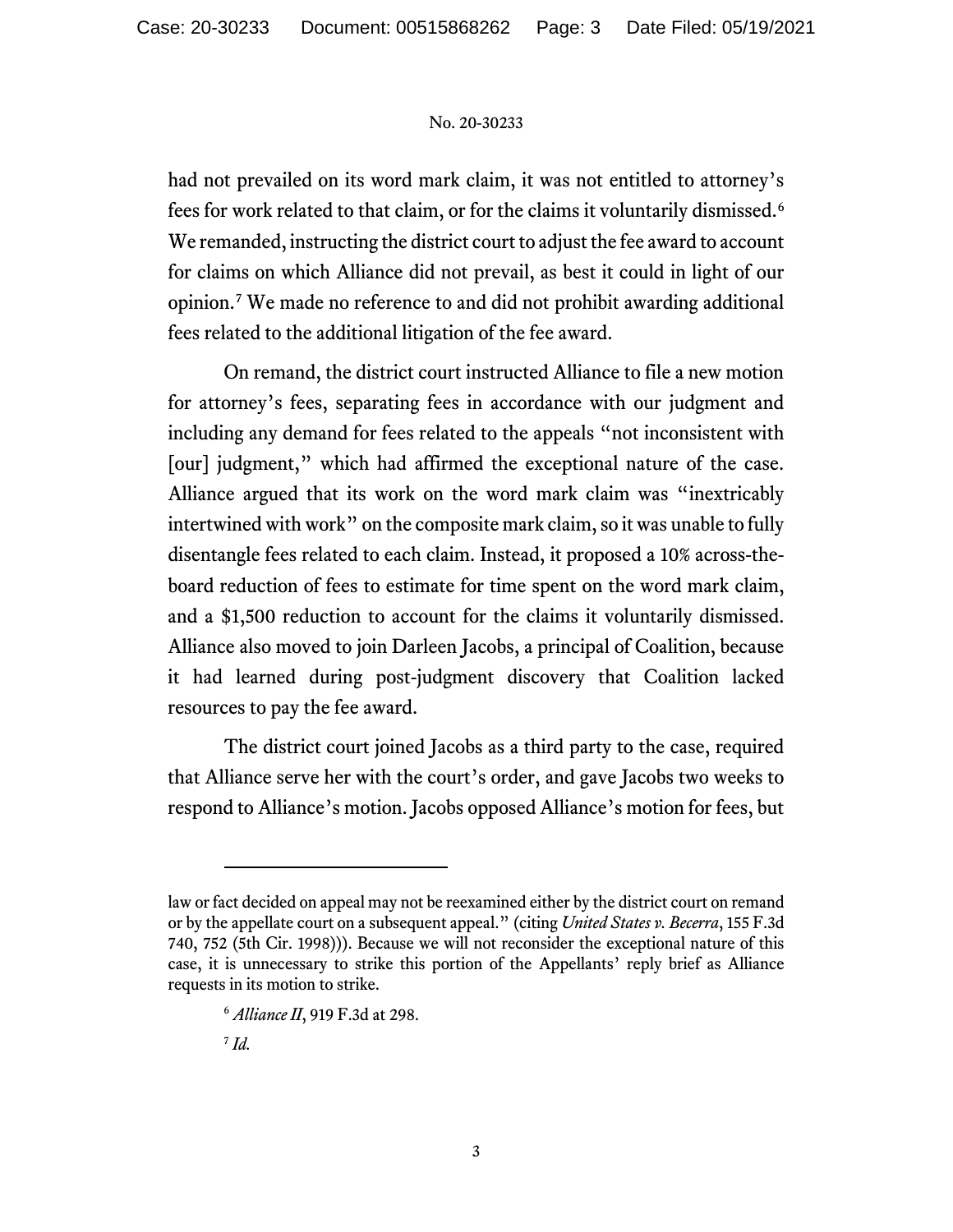the district court ultimately found it appropriate to hold her directly liable. The district court agreed with Alliance's efforts to modify the fee award in accordance with our second opinion, rejected Coalition's objections, and awarded Alliance \$148,006.15 in fees.

Both Jacobs and Coalition appealed. Jacobs argues that the district court's order joining her was improper. And both challenge the reasonableness of the district court's fee award.

# **II.**

# **A.**

As the Supreme Court explained in *Nelson v. Adams USA, Inc.*, a court adding a party post-judgment must afford that party due process.<sup>[8](#page-3-0)</sup> Such process, as reflected in Federal Rules of Civil Procedure 12 and 15, requires an added party have an opportunity to respond to the claims against him.<sup>[9](#page-3-1)</sup> We review the district court's decision to join a party for abuse of discretion. [10](#page-3-2)

The facts here mirror those in *Nelson*, with key exceptions. In both cases, the prevailing party was awarded attorney's fees and subsequently sought to join an individual in a leadership role within the opposing party entity out of fears the party itself did not have sufficient assets to pay the fee award.[11](#page-3-3) However, in *Nelson*, the district court immediately granted the

<sup>8</sup> *Nelson v. Adams USA, Inc.*, 529 U.S. 460, 463 (2000).

<span id="page-3-1"></span><span id="page-3-0"></span><sup>9</sup> *Id.* at 468; *see also Mullane v. Cent. Hanover Bank & Trust Co.*, 339 U.S. 306, 314 (1950) ("The fundamental requisite of due process of law is the opportunity to be heard." (citation omitted)).

<span id="page-3-3"></span><span id="page-3-2"></span><sup>10</sup> *Acevedo v. Allsup's Convenience Stores, Inc.*, 600 F.3d 516, 520 (5th Cir. 2010) (per curiam).

<sup>11</sup> *Nelson*, 529 U.S. at 462-63.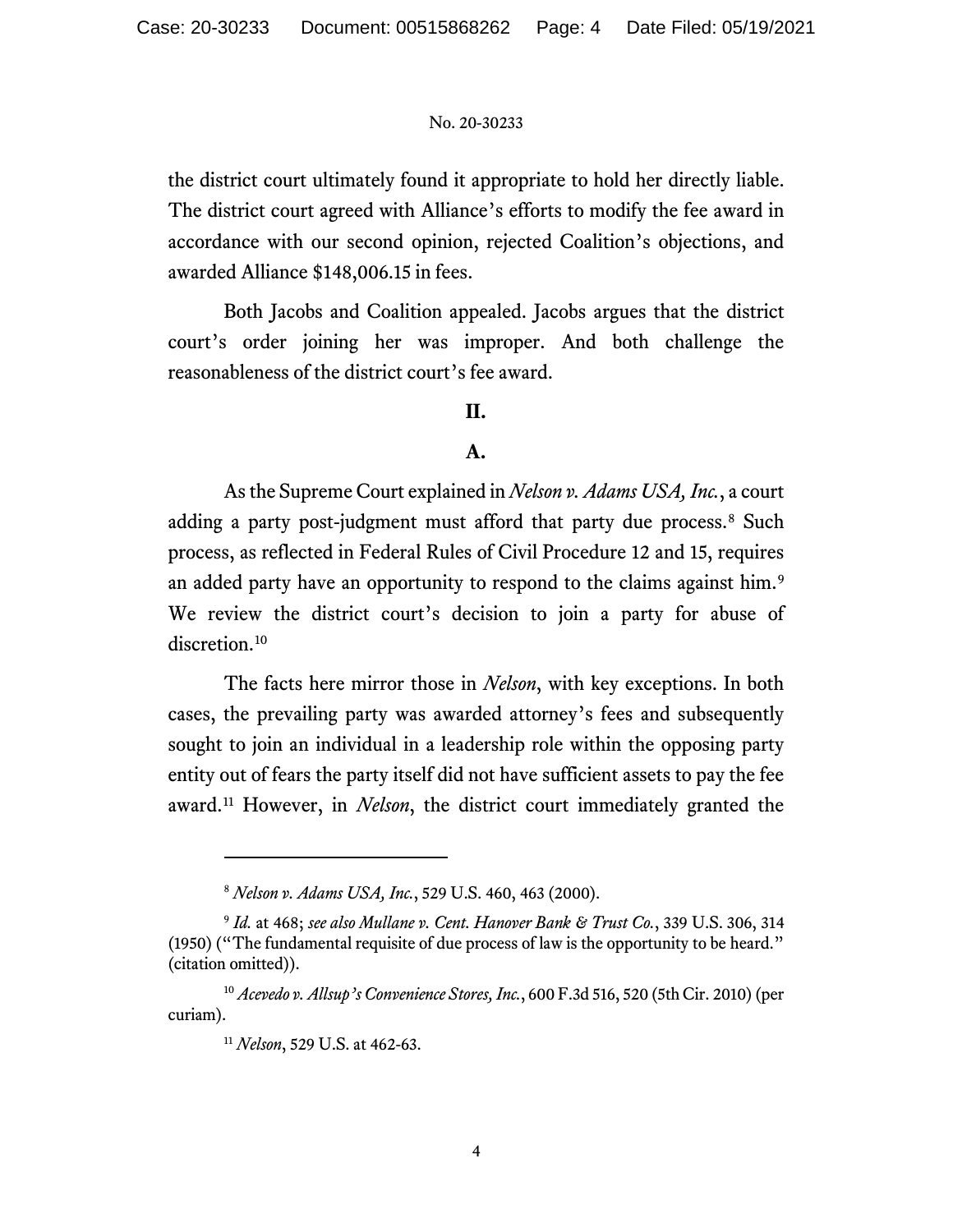prevailing party's motion, making Nelson a party and subjecting him to the fee award.[12](#page-4-0) The Supreme Court held that the district court violated due process because it failed to give Nelson "an opportunity to respond and contest his personal liability for the award after he was made a party and before the entry of judgment against him."<sup>[13](#page-4-1)</sup> The district court here gave Jacobs two weeks to respond to Alliance's motion for attorney's fees after joining her, and she did so. It was only after considering Jacobs's arguments in opposition that the district court found her liable for the fee award. This procedure met the demands of due process.[14](#page-4-2)

# **B.**

Jacobs next argues that she is not liable as an individual under the Lanham Act.

The Lanham Act authorizes the award of "reasonable attorney fees to the prevailing party" in "exceptional cases."[15](#page-4-3) The text of the provision does not expressly limit the persons who can be held liable for attorney's fees. In interpreting the Patent Act's identically worded fee-shifting provision, the Supreme Court explained that the "text is patently clear. It imposes one and only one constraint on district courts' discretion to award attorney's fees in patent litigation," which is determining whether the case is exceptional.[16](#page-4-4)

# <sup>15</sup> 15 U.S.C. § 1117(a).

<span id="page-4-4"></span><span id="page-4-3"></span><sup>16</sup> *Octane Fitness, LLC v. ICON Health & Fitness, Inc.*, 572 U.S. 545, 553 (2014). We have found case law interpreting the Patent Act's fee-shifting provision instructive in interpreting the Lanham Act's identical provision. *See, e.g.*, *Alliance II*, 919 F.3d at 295;

<sup>12</sup> *Id.* at 463.

<sup>13</sup> *Id.*

<span id="page-4-2"></span><span id="page-4-1"></span><span id="page-4-0"></span><sup>&</sup>lt;sup>14</sup> Jacobs also argues that *Nelson* requires that the district court join her by means of an amended pleading instead of a motion. However, as the district court correctly noted, it has the authority to join a party "[o]n motion or on its own" at any time. FED. R. Civ. P. 21.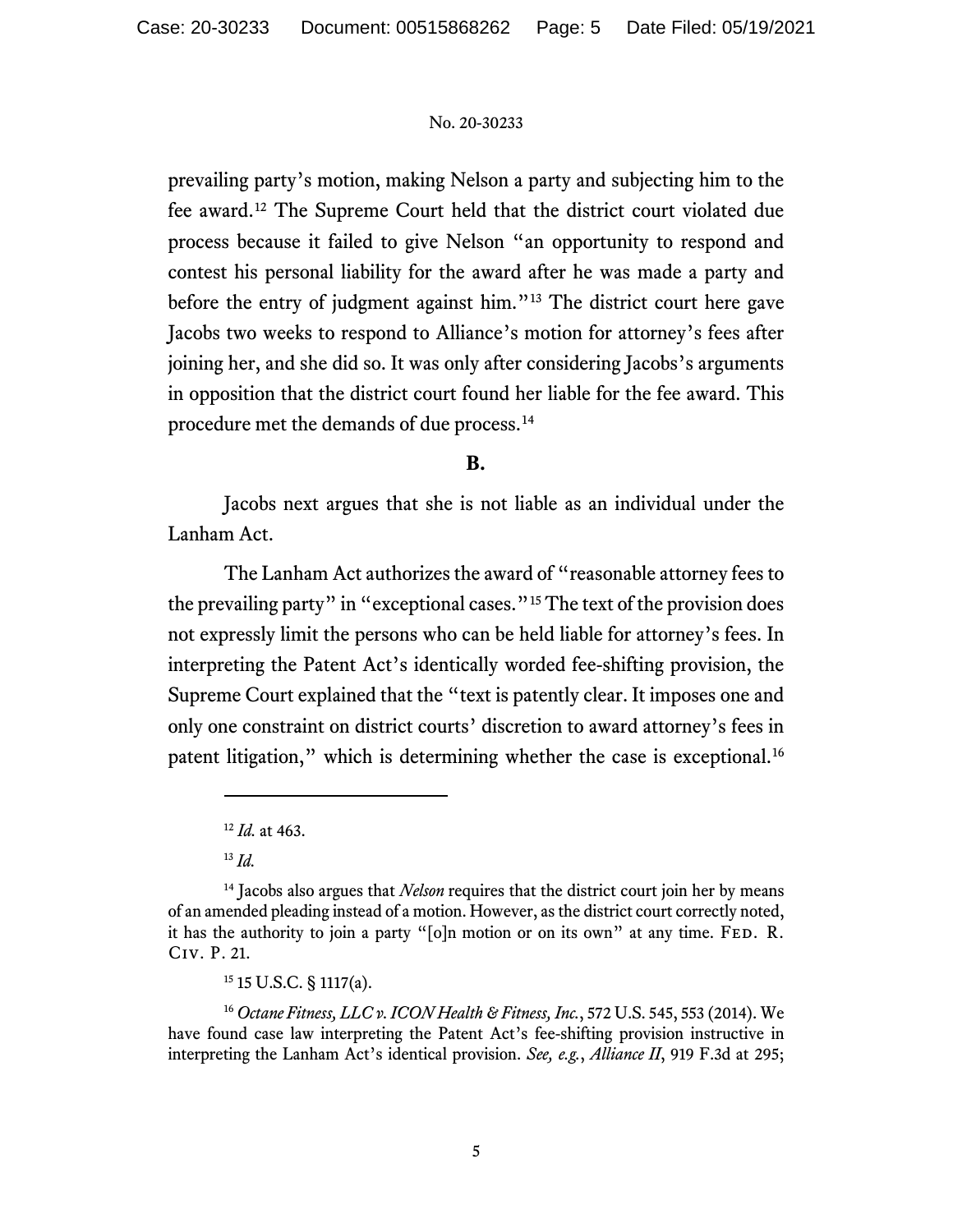The Court gave no indication that the provision limited who could be held liable. Indeed, in *Nelson*, which also concerned attorney's fees under the Patent Act, the Court underscored that its decision to invalidate the manner of Nelson's joinder did "not insulate Nelson from liability."[17](#page-5-0)

The Federal Circuit in turn has affirmed imposition of fee awards under the Patent Act against individuals who were not party to the underlying litigation when their conduct contributed to the court's decision to award attorney's fees.[18](#page-5-1) The decision to do so stems from the fee-shifting provision's purpose of preventing "gross injustice when a party has litigated vexatiously"[19](#page-5-2) and the general principle that "[a]n officer is individually liable for any tortious conduct that he committed in connection with his corporate duties."[20](#page-5-3) Given the similar underlying purpose of the Lanham

*Baker v. DeShong*, 821 F.3d 620, 623 (5th Cir. 2016) (citing S. Rep. No. 93-1400 (1974)); *CJC Holdings, Inc. v. Wright & Lato, Inc.*, 979 F.2d 60, 65 (5th Cir. 1992) ("Given the parallel language, we infer that Congress meant courts to apply similar standards in both patent and trade dress cases.").

<sup>17</sup> *Nelson*, 529 U.S. at 472.

<span id="page-5-1"></span><span id="page-5-0"></span><sup>18</sup> *See, e.g.*, *Insituform Tech., Inc. v. CAT Contracting, Inc.*, 385 F.3d 1360, 1373 (Fed. Cir. 2004); *Mach. Corp. of Am. v. Gullfiber AB*, 774 F.2d 467, 475 (Fed. Cir. 1985) ("This court has held that an individual may be assessed fees under [the fee-shifting provision of the Patent Act] if his conduct supports a finding that the case is exceptional." (citing *Hughes v. Novi Am., Inc.*, 724 F.2d 122, 126 (Fed. Cir. 1984))); *see also Iris Connex, LLC v. Dell, Inc.*, 235 F. Supp. 3d 826, 843 (E.D. Tex. 2017) (holding a non-party liable for attorney's fees under the Patent Act where the non-party was afforded due process, was responsible for the conduct making the case exceptional, and where it was equitable to do so).

<span id="page-5-2"></span><sup>19</sup> *Sun-Tek Indus., Inc. v. Kennedy Sky Lites, Inc.*, 929 F.2d 676, 679 (Fed. Cir. 1991) (internal quotation marks and citation omitted).

<span id="page-5-3"></span><sup>20</sup> *Insituform*, 385 F.3d at 1373 (citing *Walker v. FDIC*, 970 F.2d 114, 122 (5th Cir. 1992)).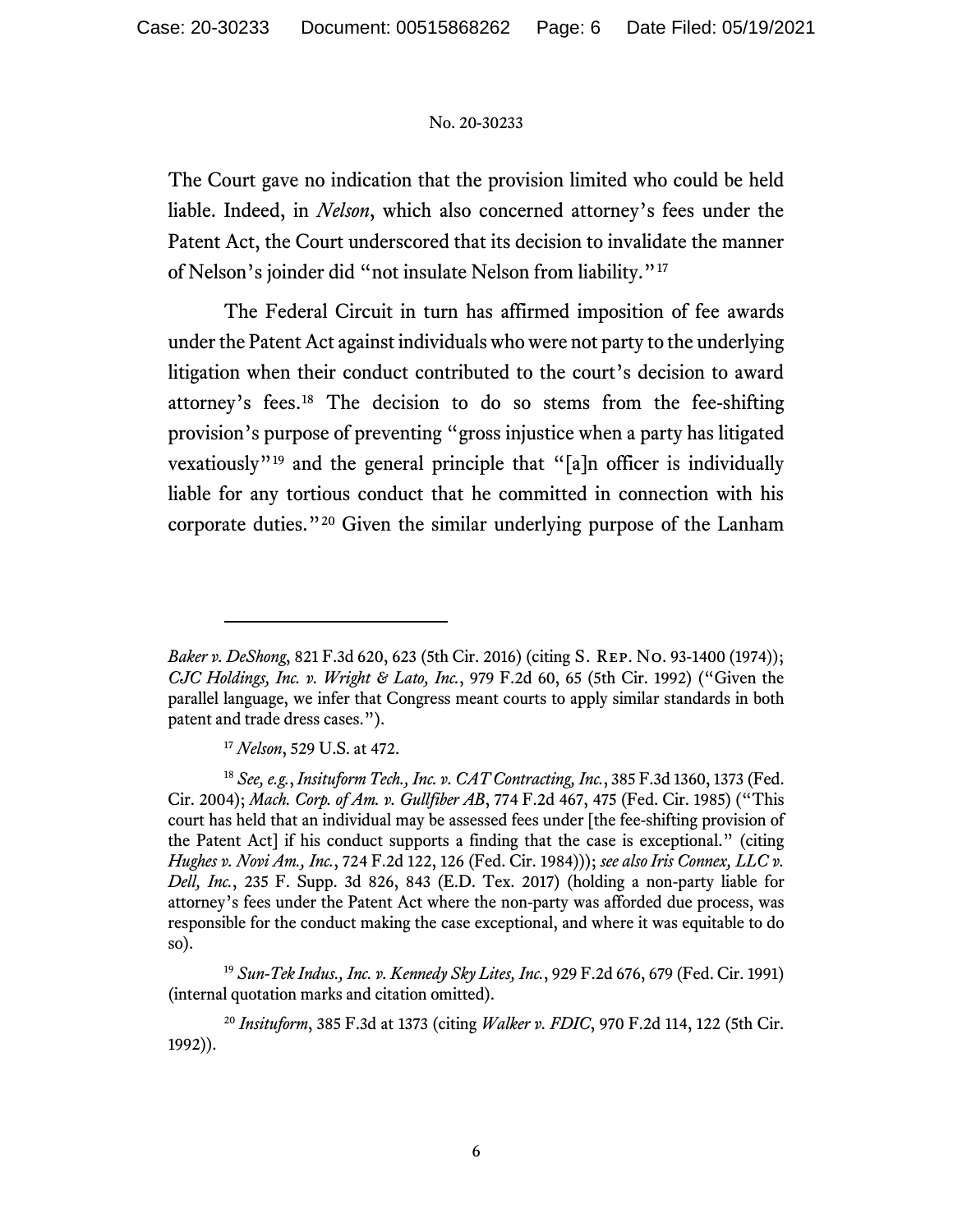Act's fee-shifting provision, $21$  we find it reasonable to likewise impose liability for a Lanham Act fee award on a properly-added party responsible for the conduct making a case exceptional.

We affirmed the district court's determination that this case is exceptional because Coalition litigated in an unreasonable manner, including presenting meritless defenses at the summary judgment stage, filing an unsupported laches defense, meritless counterclaim, and a meritless motion to dismiss, and behaving unreasonably during discovery by insisting on proceeding with depositions even after the district court granted summary judgment on Alliance's federal trademark infringement claim and Alliance dismissed its other claims. [22](#page-6-1) While Jacobs argues she was not responsible for this conduct, she is a principal of Coalition and personally signed the motion for summary judgment, the counterclaim, the motion to dismiss, and Coalition's memorandum insisting on proceeding with depositions after the district court's summary judgment ruling. [23](#page-6-2) We find no abuse of discretion in the district court's decision to join Jacobs and hold her directly liable for the fee award.<sup>[24](#page-6-3)</sup>

<span id="page-6-0"></span><sup>21</sup> *See Baker*, 821 F.3d at 623 n. 1 (explaining that the legislative history indicates that the purpose of the fee-shifting provision in the Lanham Act is similar to the purpose underlying the fee-shifting provision in the Patent Act).

<sup>22</sup> *Alliance II*, 919 F.3d at 296.

<span id="page-6-2"></span><span id="page-6-1"></span><sup>23</sup> *See, e.g.*, *Nelson*, 529 U.S. at 472 (stating that Nelson, president and sole shareholder of a party, was not insulated from liability for an attorney's fee award); *Insituform Tech.*, 385 F.3d at 1372-73 (holding main executive officer who "was directly and actively involved in all aspects of the litigation" and "individually responsible for all of the conduct that led the district court to increase damages and award attorney's fees" individually liable for Patent Act fee award).

<span id="page-6-3"></span><sup>&</sup>lt;sup>24</sup> Alliance moved to strike the section of the Appellants' reply brief arguing that Jacobs was not solely responsible for Coalition's litigation conduct because that argument was waived. Since we reject Jacobs's argument, there is no need to strike it from the reply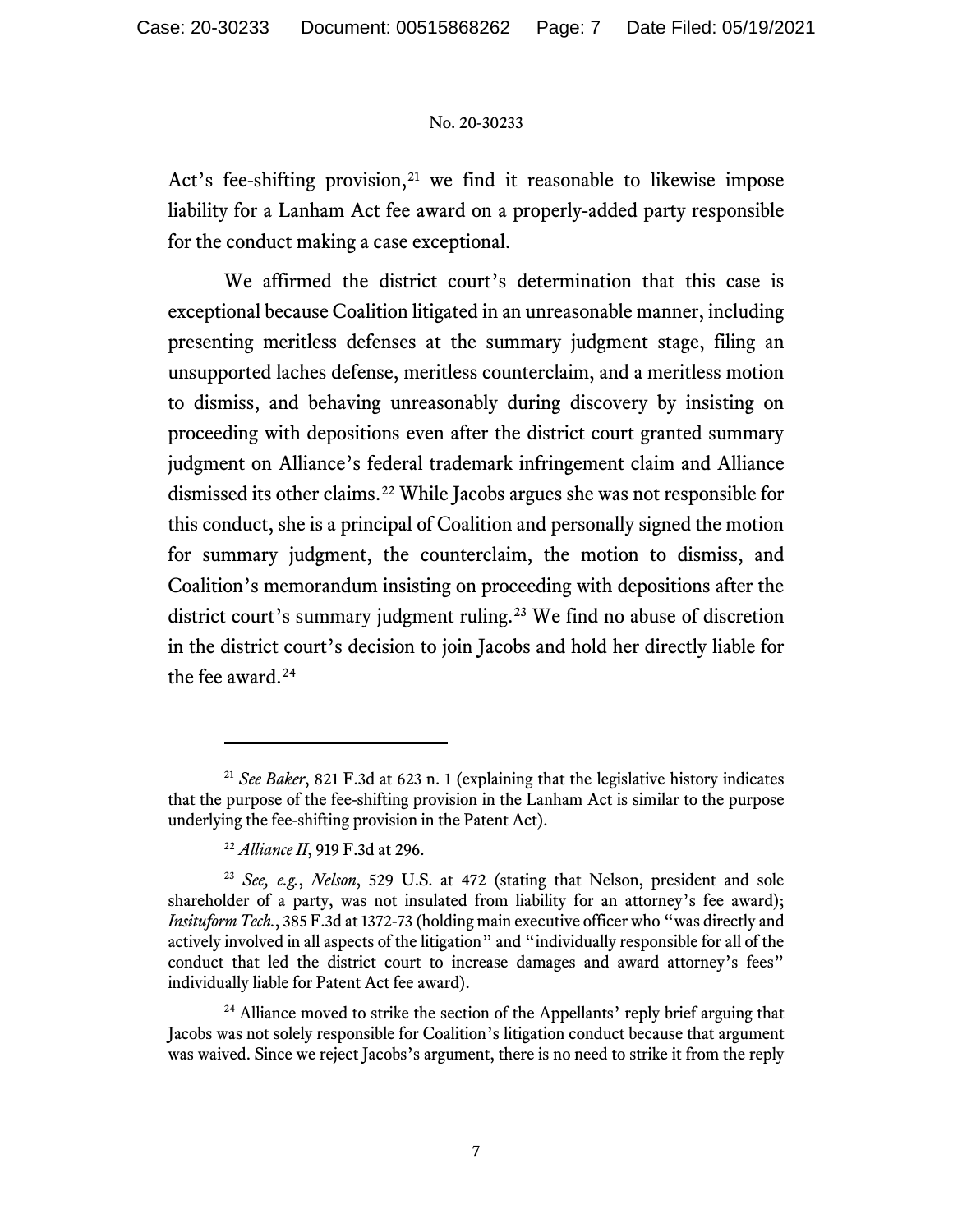# **III.**

Both Appellants argue that the fee award is unreasonable. We review the reasonableness of a fee award under the Lanham Act for abuse of discretion.<sup>[25](#page-7-0)</sup>

The Appellants raise three challenges to the fee award. They first argue the district court had no authority to award any fees related to the two appeals because only our Court has that authority. The Federal Circuit has interpreted the Patent Act's fee-shifting provision as allowing district courts to "award[] fees for the entire case, including any subsequent appeals" because neither the text "nor its legislative history distinguishes between awarding attorney fees in the district court and in the appellate court."<sup>[26](#page-7-1)</sup> We again find it appropriate to extend the interpretation of the Patent Act feeshifting provision to our interpretation of the Lanham Act and find that district courts do have the authority to award appellate fees under the Lanham Act.

The district court's decision to award fees for further litigation of the attorney's fee award did not contravene the mandate rule. On remand, a lower court "must implement both the letter and spirit of [our] mandate, and may not disregard [our] explicit directives."<sup>[27](#page-7-2)</sup> The mandate must be

brief. Having rejected the other portions of Alliance's motion to strike above, we deny its motion in full.

<sup>25</sup> *Alliance II*, 919 F.3d at 295.

<span id="page-7-2"></span><span id="page-7-1"></span><span id="page-7-0"></span><sup>26</sup> *Therasense, Inc. v. Becton, Dickinson and Co.*, 745 F.3d 513, 517 (Fed. Cir. 2014) (quoting *Rohm & Haas Co. v. Crystal Chem. Co.*, 736 F.2d 688, 692 (Fed. Cir. 1984)); *see also PPG Indus. Inc. v. Celanese Polymer Specialities Co.*, 840 F.2d 1565, 1569 (Fed. Cir. 1998) ("[T]he power to award attorney fees for appellate work is not the exclusive domain of an appellate court.").

<sup>27</sup> *Tollett*, 285 F.3d at 364 (emphasis omitted) (cleaned up).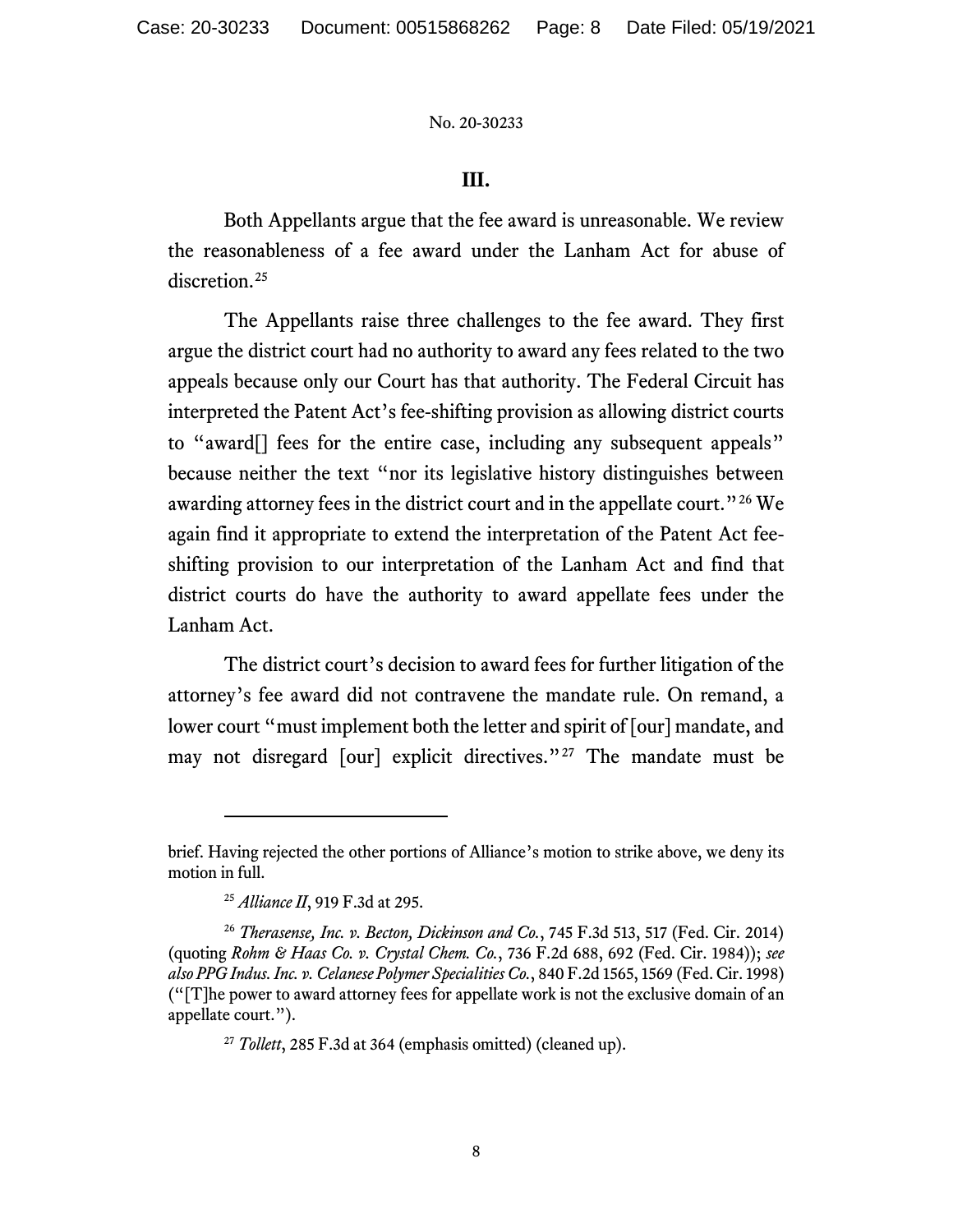"construed in the light of [our] opinion."<sup>[28](#page-8-0)</sup> In *Alliance II*, we "remand[ed] for the district court to assess the amount of the award of fees in light of this opinion."[29](#page-8-1) Notably, our opinion itself made two conclusions: first, we affirmed the exceptional nature of the case allowing Alliance attorney's fees, and second, we instructed the district court to adjust the award to exclude fees related to Alliance's work on the word mark claim and claims it voluntarily dismissed.[30](#page-8-2) But we did not address whether Alliance was entitled to further attorney's fees for continued litigation of the fee award either expressly or implicitly. As such, when the district court allowed Alliance fees for continued fee-award litigation, it did not contradict either the letter or the spirit of *Alliance II*.[31](#page-8-3)

Second, the Appellants argue Alliance failed to properly document its fees because its time sheets do not differentiate between work done on the composite mark claim as opposed to other claims. This argument ignores the efforts of the district court to adjust the fee award for claims on which

<sup>&</sup>lt;sup>28</sup> *Id.* (emphasis omitted) (cleaned up).

<sup>29</sup> *Alliance II*, 919 F.3d at 298.

<sup>30</sup> *Id.*

<span id="page-8-3"></span><span id="page-8-2"></span><span id="page-8-1"></span><span id="page-8-0"></span> $31$  The Appellants argue that the district court is an improper forum for considering appellate fees. They do not argue, and so we do not address here, whether appellate fees may be recovered under the Lanham Act only when an appeal itself is exceptional as several other circuits have held. *See, e.g.*, *Tamko Roofing Prods., Inc. v. Ideal Roofing Co., Ltd.*, 294 F.3d 227, 230 (1st Cir. 2002) (applying a three-factor analysis to determine whether an appeal is exceptional); *Urban Outfitters, Inc. v. BCBG Max Azria Grp., Inc.*, 430 F. App'x 131, 134 (3d Cir. 2011) (unpublished) (applying the First Circuit's three-factor analysis); *U-Haul Int'l, Inc. v. Jartran, Inc.*, 793 F.2d 1034, 1044 (9th Cir. 1986) (declining to award appellate fees because the appeal was not exceptional); *see also Therasense*, 745 F.3d at 518 (declining to award appellate fees under the Patent Act because appeal was not exceptional); *Rohm & Haas*, 736 F.2d at 692 (allowing award of appellate fees under the Patent Act where "the appeal itself is exceptional"). We leave this question open for another day.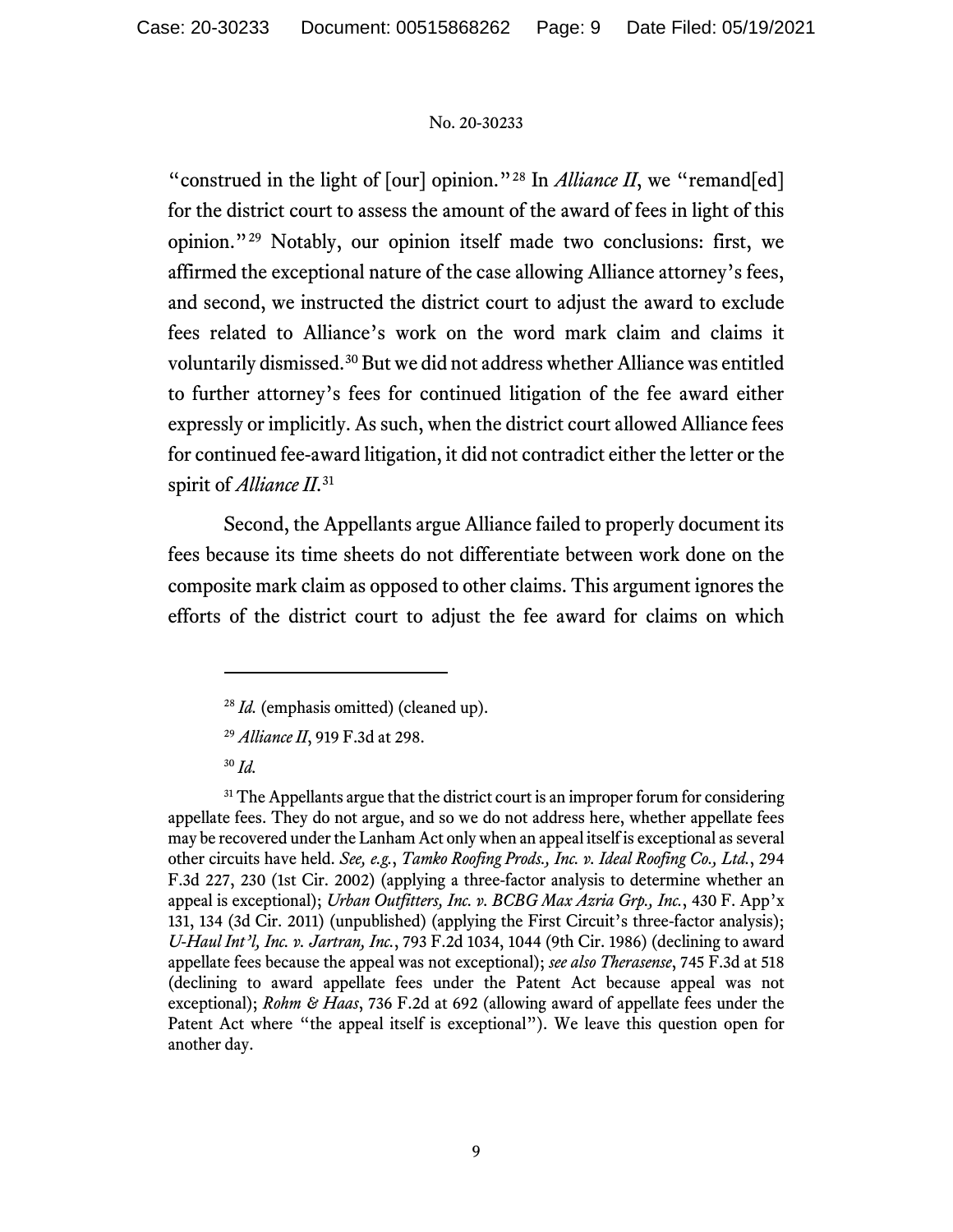Alliance did not prevail. The court found that the word and composite mark claims were "intertwined" and difficult to separate because the parties had not distinguished between the word and composite mark claims prior to the first appeal. It applied a 10% across-the-board reduction to estimate for work related to the word mark claim and further reduced the award by \$1,500 for the claims voluntarily dismissed.[32](#page-9-0) The Appellants make no argument for why these reductions are an abuse of discretion. Even if they are correct that Alliance's billing entries are flawed, the proper remedy is "a reduction of the award by a percentage intended to substitute for the exercise of billing judgment," which the district court did.<sup>[33](#page-9-1)</sup>

Finally, the Appellants argue the district court did not consider their objections to Alliance's fees motion. We disagree. The district court considered each of these objections and provided reasons for rejecting them. The Appellants make no argument that the district court's rulings on any of these objections were improper, and we find no abuse of discretion.

# **IV.**

The Appellants append a First Amendment argument similar to one raised in the prior two appeals, arguing that the imposition of an attorney fee award would violate their free speech. This argument rests on the premise that trademark restrictions should not apply to Coalition because it is engaged in political speech, a challenge to the injunction itself. Coalition first

<span id="page-9-0"></span><sup>&</sup>lt;sup>32</sup> Indeed we acknowledged in our previous opinion the possibility that Alliance's work on the composite mark claim may be intertwined with its other claims, noting that the district court had a "duty to make *some* attempt to adjust the fee award in an effort to reflect an apportionment" even if it was not possible to make an exact apportionment. *Alliance II*, 919 F.3d at 298 (quoting *Gracie v. Gracie*, 217 F.3d 1060, 1070 (9th Cir. 2000)).

<span id="page-9-1"></span><sup>33</sup> *Saizan v. Delta Concrete Prods. Co, Inc.*, 448 F.3d 795, 799 (5th Cir. 2006) (citation omitted).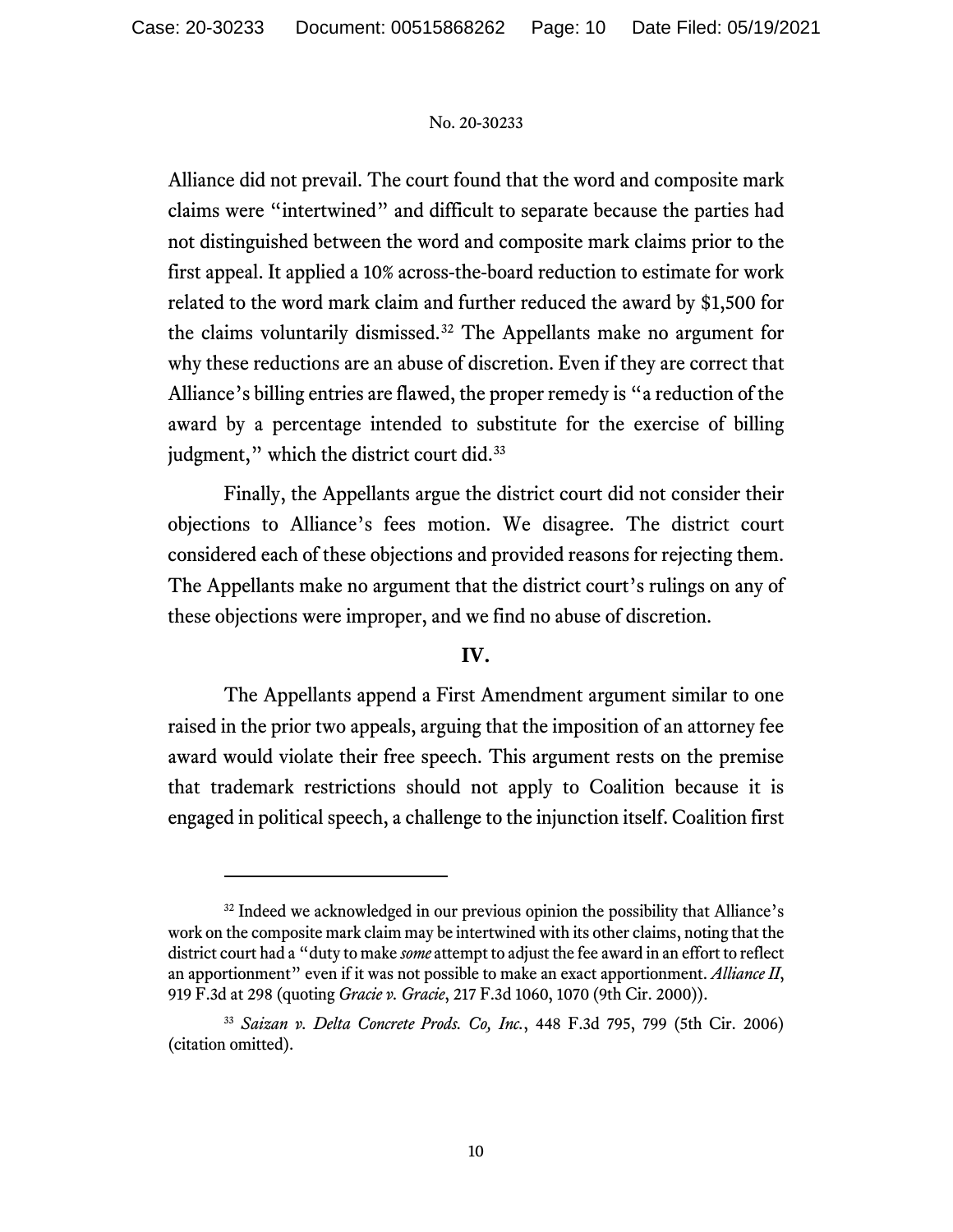raised this argument during its original appeal of the district court's grant of summary judgment. The *Alliance I* panel declined to examine the First Amendment issue then because it had not been preserved or ruled on below, relying on the doctrine that "an appellate court, in reviewing a summary judgment order, can only consider those matters presented to the district court."<sup>[34](#page-10-0)</sup>

The dissent argues that this decision was clearly erroneous and so our panel is not bound by law of the case. We disagree. The clearly-erroneous exception for law-of-the-case doctrine applies only in "extraordinary circumstances."[35](#page-10-1) "Mere doubts or disagreement about the wisdom of a prior decision of this or a lower court will not suffice for this exception. To be 'clearly erroneous,' a decision must strike us as more than just maybe or probably wrong; it must be dead wrong."[36](#page-10-2) While the *Alliance I* panel had the discretion to address a waived argument, $37$  its decision not to do so was not "dead wrong." Moreover, even if Coalition's speech is rightly considered noncommercial speech, this Court has not previously held that § 32(1) of the Lanham Act, the section at issue here, applies only to commercial speech.<sup>[38](#page-10-4)</sup>

<sup>37</sup> *See United States v. Martinez*, 263 F.3d 436, 438 (5th Cir. 2001).

<span id="page-10-4"></span><span id="page-10-3"></span><span id="page-10-2"></span><sup>38</sup> This Court has held that § 43(a) contains a commercial-use requirement, *see Seven-Up v. Coca-Cola Co.*, 86 F.3d 1379, 1383 & n.6 (5th Cir. 1996), but it has not extended that requirement to § 32(1). Additionally, under similar circumstances, the Second Circuit has held that § 32(1) applies to "[a] political organization that adopts a platform and endorses candidates under a trade name." *United We Stand Am., Inc. v. United We Stand Am. N.Y., Inc.*, 128 F.3d 86, 90 (2d Cir. 1997). Thus, this is not a case where our sister circuits have made uniform holdings that Coalition's speech falls outside the reach of

<span id="page-10-1"></span><span id="page-10-0"></span><sup>34</sup> *Alliance I*, 901 F.3d at 506 (citing *Frank C. Bailey Enters., Inc. v. Cargill, Inc.*, 582 F.2d 333, 334 (5th Cir. 1978)).

<sup>35</sup> *City of Pub. Serv. Bd. v. Gen. Elec. Co.*, 935 F.2d 78, 82 (5th Cir. 1991).

<sup>36</sup> *Id.* (cleaned up).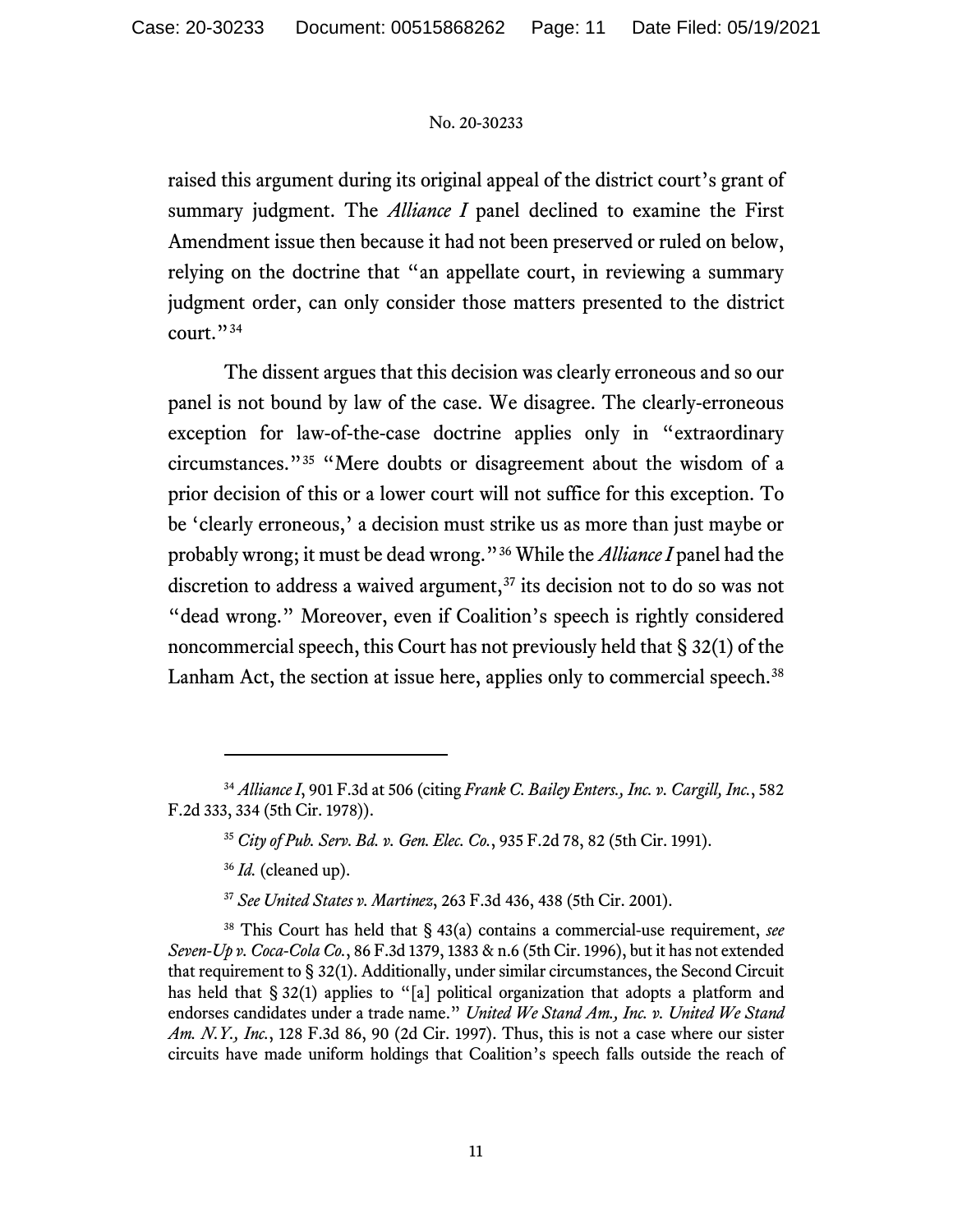Because *Alliance I* was not "dead wrong" to decline to address Coalition's First Amendment argument, we are bound by law of the case. The argument is therefore not properly before us, and we do not address it.

# **V.**

We affirm.

<sup>§</sup> 32(1). *See United States v. Garza*, 706 F.3d 655, 662-63 (5th Cir. 2013) (finding "clear or obvious" error where case law from sister circuits was "uniform[]").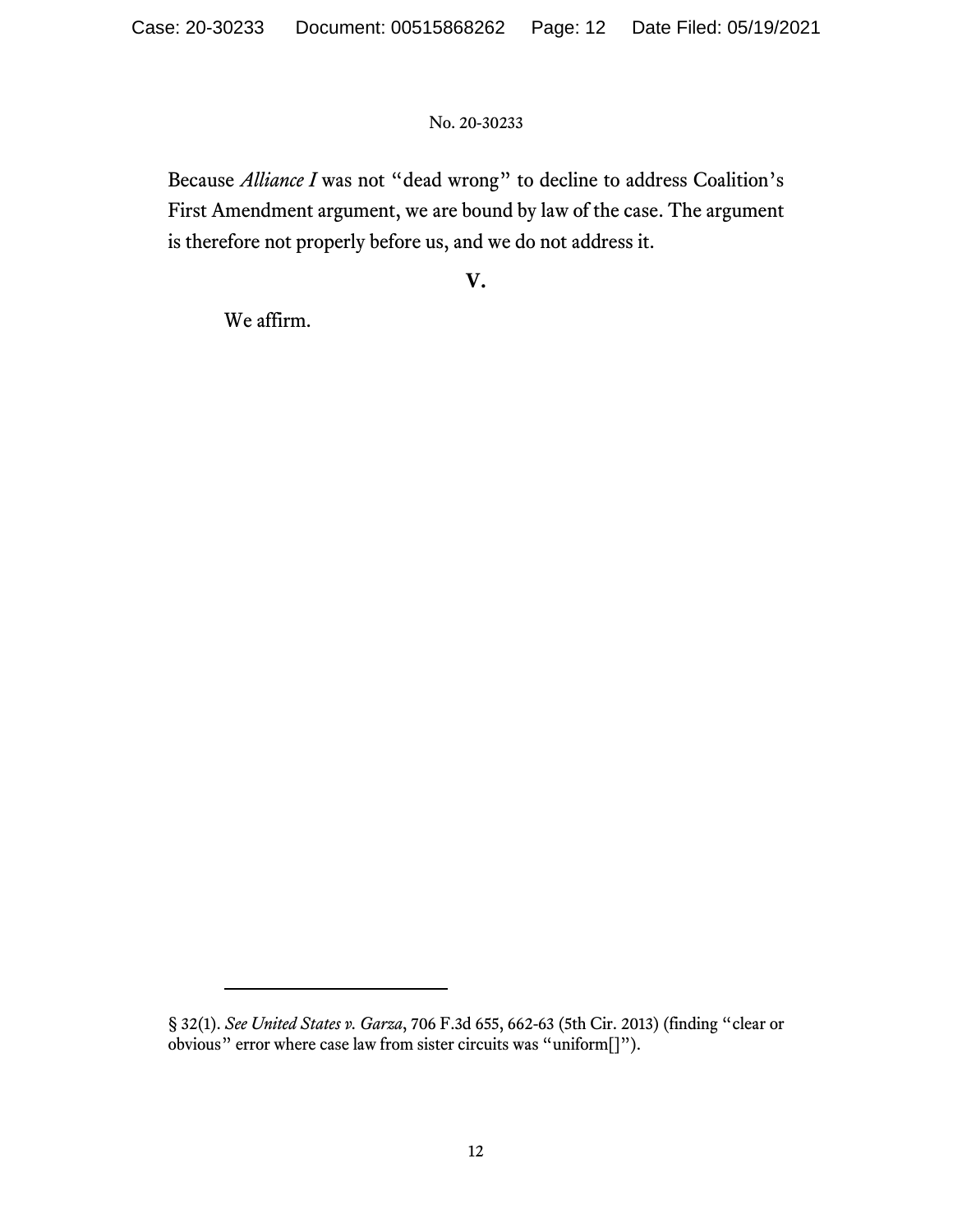# James L. Dennis, *Circuit Judge*, dissenting:

The majority strains at gnats but swallows a camel.

This is the third appeal in this case. I regret that I was not assigned to participate in the first appeal. *See All. for Good Gov't v. Coal. for Better Gov't*  (*Alliance I*), 901 F.3d 498, 506 (5th Cir. 2018). If I had taken part, I would have worked to persuade the court that applying the Lanham Act to the noncommercial political speech of Coalition for Better Government is contrary to the Act and violates the First Amendment. And had the *Alliance I* panel correctly held that Coalition's pure political speech cannot be enjoined under the Lanham Act, this litigation would have terminated, averting two additional and flawed decisions that followed *Alliance I*. *See All. for Good Gov't v. Coal. for Better Gov't* (*Alliance II*), 919 F.3d 291 (5th Cir. 2019); *All. for Good Gov't v.Coal. for Better Gov't*, No. CV 17-3679, 2020 WL 1503533, at \*1 (E.D. La. Mar. 30, 2020).

It is not too late to correct *Alliance I'*s serious statutory and constitutional error, however; under our precedents "the law of the case" is not an inexorable command. We need not adhere to a former decision if it was clearly erroneous and doing so would work a manifest injustice. *E.g., Schwartz v. NMS Indus., Inc.*, 575 F.2d 553, 554-55 (5th Cir. 1978); *United States v. Vahlco Corp.*, 895 F.2d 1070, 1072-73 (5th Cir. 1990). In my view, that exception to the rule applies here. *Alliance I* and *Alliance II* were predicated on a patent error, *i.e.*, that the Lanham Act can be constitutionally applied to the noncommercial political speech of a political organization, such as the political endorsements made by Coalition in this case.<sup>[1](#page-12-0)</sup> And

<span id="page-12-0"></span><sup>1</sup> *See Seven-Up v. Coca-Cola Co.*, 86 F.3d 1379, 1383 & n.6 (5th Cir. 1996) (holding that § 43(a) of the Lanham Act applies only to activities that are "'commercial' in nature"); *Procter & Gamble Co. v. Amway Corp.*, 242 F.3d 539, 547 & n.13 (5th Cir. 2001) (same), *abrogated on other grounds by Lexmark Intern., Inc. v. Static Control Components, Inc.*, 572 U.S. 118 (2014); *Farah v. Esquire Magazine*, 736 F.3d 528, 541 (D.C. Cir. 2013) (holding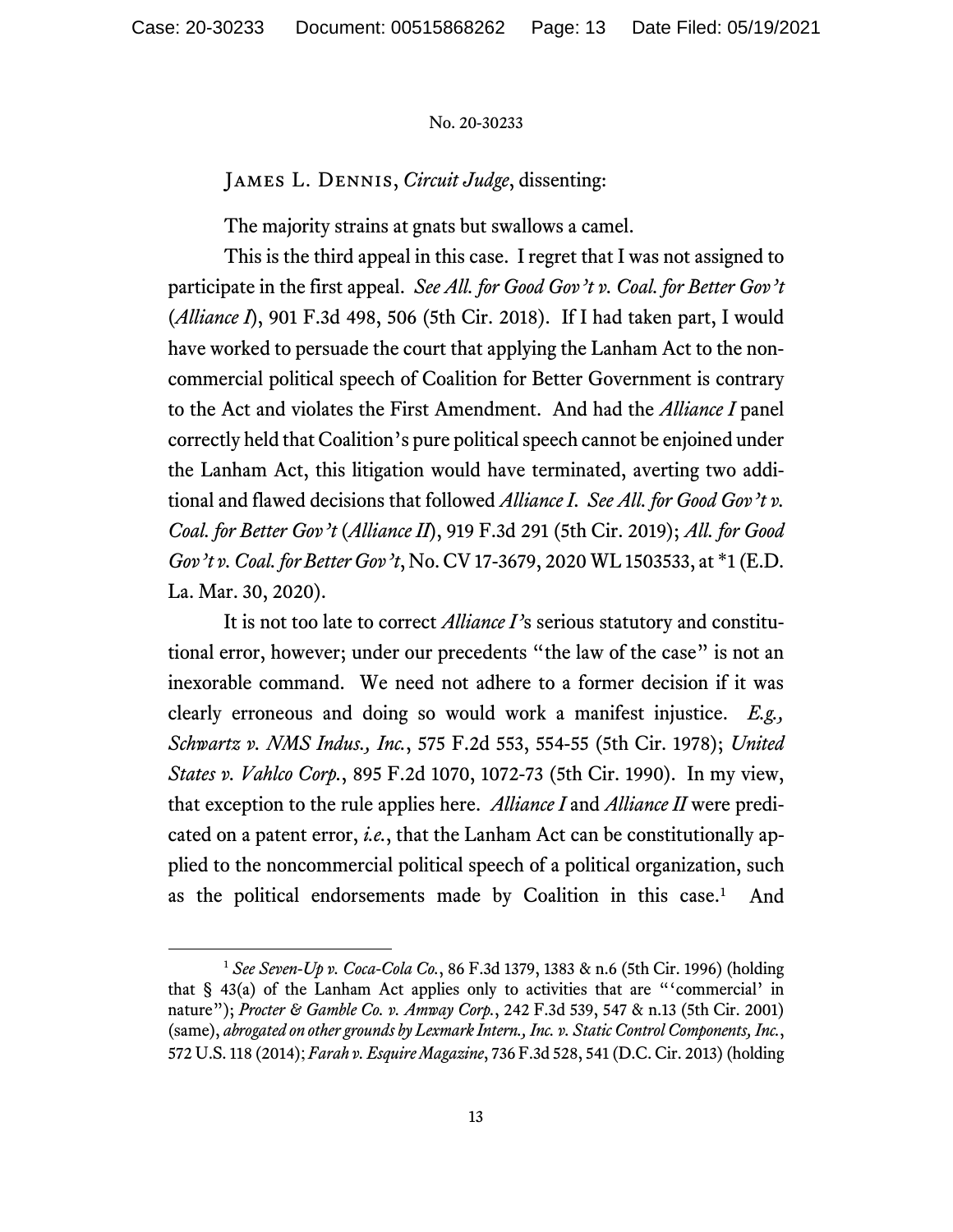misapplying the Lanham Act to noncommercial political speech creates an anomalous precedent that will beget grave injustice—the imposition of liability for, and consequent chilling of, the exercise of constitutionally-protected free speech. What is more, the previous decisions in *Alliance I & II* set dangerous precedents inviting federal courts to improperly involve themselves in state and local political disputes.

Alliance for Good Government (Alliance) and Coalition for Better Government (Coalition) are New Orleans-based nonprofit corporations whose principal activity is the vetting and endorsement of political candidates vying for local and state offices. Their missions and work can only be described as political. Neither organization offers or advertises commercial goods or services. And the speech in which they engage—purely political speech—is at the core of the First Amendment's protections. *See Arizona Free Enter. Club's Freedom Club PAC v. Bennett*, 564 U.S. 721, 734 (2011) ("[T]he First Amendment has its fullest and most urgent application to speech uttered during a campaign for political office." (internal quotation marks omitted)).

that the Lanham Act applies only to commercial speech); *Utah Lighthouse Ministry,* 527 F.3d 1045, 1052–54 (10th Cir. 2008) (same); *Bosley Med. Inst., Inc. v. Kremer,* 403 F.3d 672, 676–77 (9th Cir. 2005) (same); *Taubman Co. v. Webfeats,* 319 F.3d 770, 774 (6th Cir. 2003) (same); *Porous Media Corp. v. Pall Corp.,*173 F.3d 1109, 1120 (8th Cir. 1999) (same); *cf. S.F. Arts & Athletics, Inc. v. U.S. Olympic Comm.*, 483 U.S. 552, 566 (1987) (Brennan, J., dissenting) (explaining that a "key" requirement of the Lanham Act is the rule that a trademark violation occurs only when an offending trademark is applied to *commercial*  goods and services"); *Radiance Found., Inc. v. N.A.A.C.P.*, 786 F.3d 316, 322 (4th Cir. 2015) ("Although this case does not require us to hold that the [First Amendment's] commercial speech doctrine is in all respects synonymous with the" Lanham Act's requirement that an infringer's use of a mark be "'in connection with'" goods or services, "we think that doctrine provides much the best guidance in applying the Act. The 'in connection with' element [in § 32(1) of the Act] reads very much like a description of different types of commercial actions: 'in connection with the *sale*, *offering for sale*, *distribution*, or *advertising*  of any goods or services." (quoting  $15$  U.S.C. §  $1114(1)(a)$ ).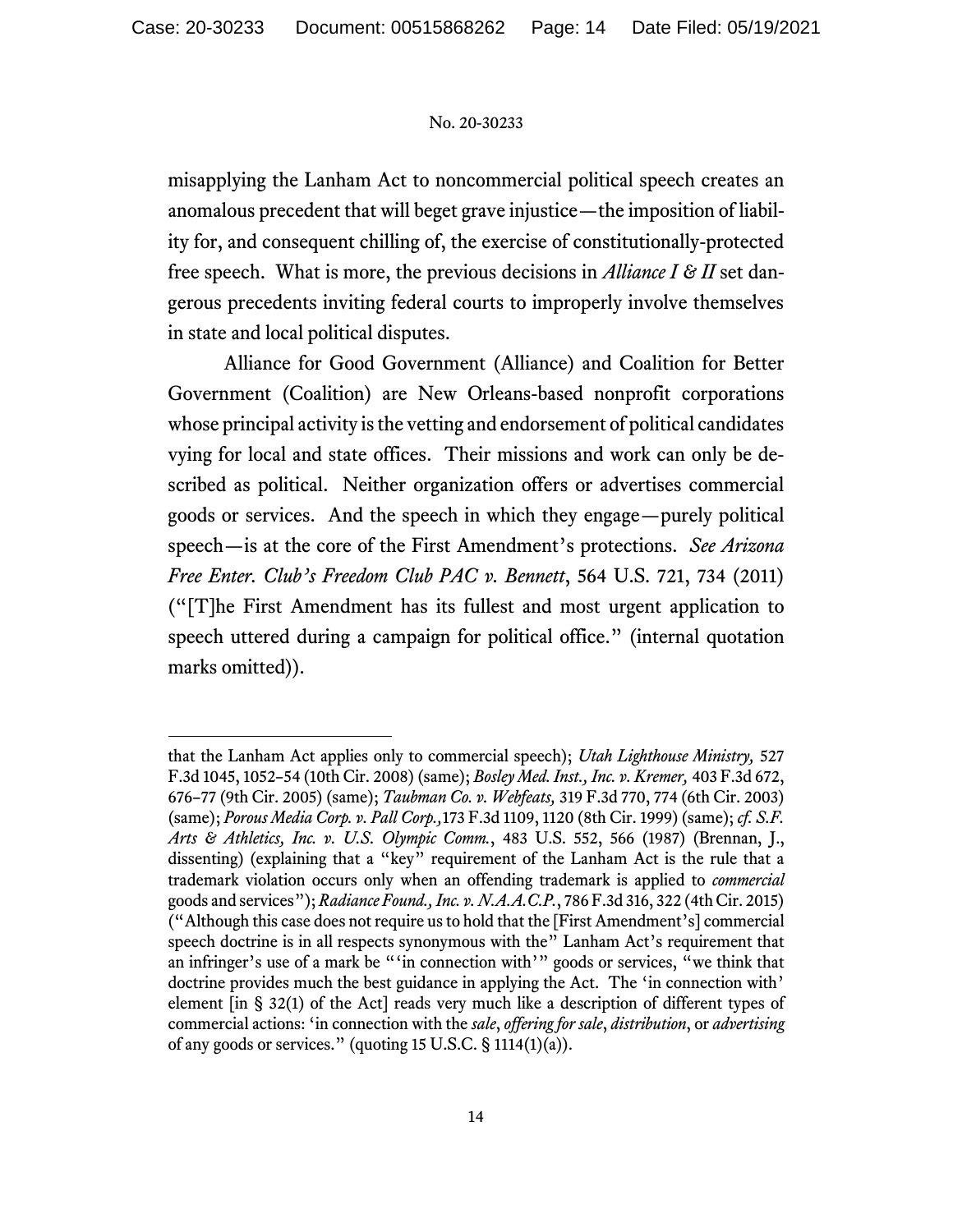Conversely, the Lanham Act, 15 U.S.C. § 1051, *et seq.* ("the Act") the statute that Alliance alleges Coalition violated—exclusively regulates commercial activity and commercial speech. [2](#page-14-0) Because Coalition does not engage in commercial activity or commercial speech, its conduct is beyond the reach of the Lanham Act, and holding it liable under the statute for its political speech violates the First Amendment's protections for free speech. *See Seven-Up v. Coca-Cola Co.*, 86 F.3d 1379, 1383 n.6 (5th Cir. 1996); *Procter & Gamble Co. v. Amway Corp.*, 242 F.3d 539, 547 & n.13 (5th Cir. 2001) (same), *abrogated on other grounds by Lexmark Intern., Inc. v. Static Control Components, Inc.*, 572 U.S. 118 (2014); *Farah v. Esquire Magazine*, 736 F.3d 528, 541 (D.C.Cir. 2013); *Utah Lighthouse Ministry,* 527 F.3d 1045, 1052–54 (10th Cir. 2008); *Bosley Med. Inst., Inc. v. Kremer,* 403 F.3d 672, 676–77 (9th Cir. 2005); *Taubman Co. v. Webfeats,* 319 F.3d 770, 774 (6th Cir. 2003); *Porous Media Corp. v. Pall Corp.,*173 F.3d 1109, 1120 (8th Cir. 1999); *see also Radiance Found., Inc. v. N.A.A.C.P.*, 786 F.3d 316, 321 (4th Cir. 2015) (observing that Congress "did not intend for trademark laws to impinge the First Amendment rights of critics and commentators").

Nevertheless, in the first appeal in this case, *see Alliance I*, 901 F.3d at 506, this court committed serious error by holding Coalition's speech subject

<span id="page-14-0"></span><sup>2</sup> In addition to bringing a Lanham Act claim, Alliance's complaint alleged a claim under the Louisiana Unfair Trade Practices Act, LA. REV. STAT.§ 51:1401 et seq. However, Alliance voluntarily dismissed that state-law cause of action in its motion for summary judgment, leaving only its claim under the Lanham Act. *See All. for Good Gov't v. Coal. for Better Gov't*, No. 17-3679, 2017 WL 6442156, at \*1 (Oct. 23, 2017 E.D. La.). Thus, although there is a body of common law extending trademark protection to various entities, including nonprofits, see 6 FLETCHER CYCLOPEDIA OF THE LAW OF Corporations § 2436 (Sept. 2020), the only cause of action at issue here is a claim under the Lanham Act, a federal statute, which, as discussed below, carries a specific requirement that the alleged infringer use the mark "in connection with the sale, offering for sale, distribution, or advertising of any goods or service," *i.e.*, that the mark be used in commerce. 15 U.S.C. § 1114(a).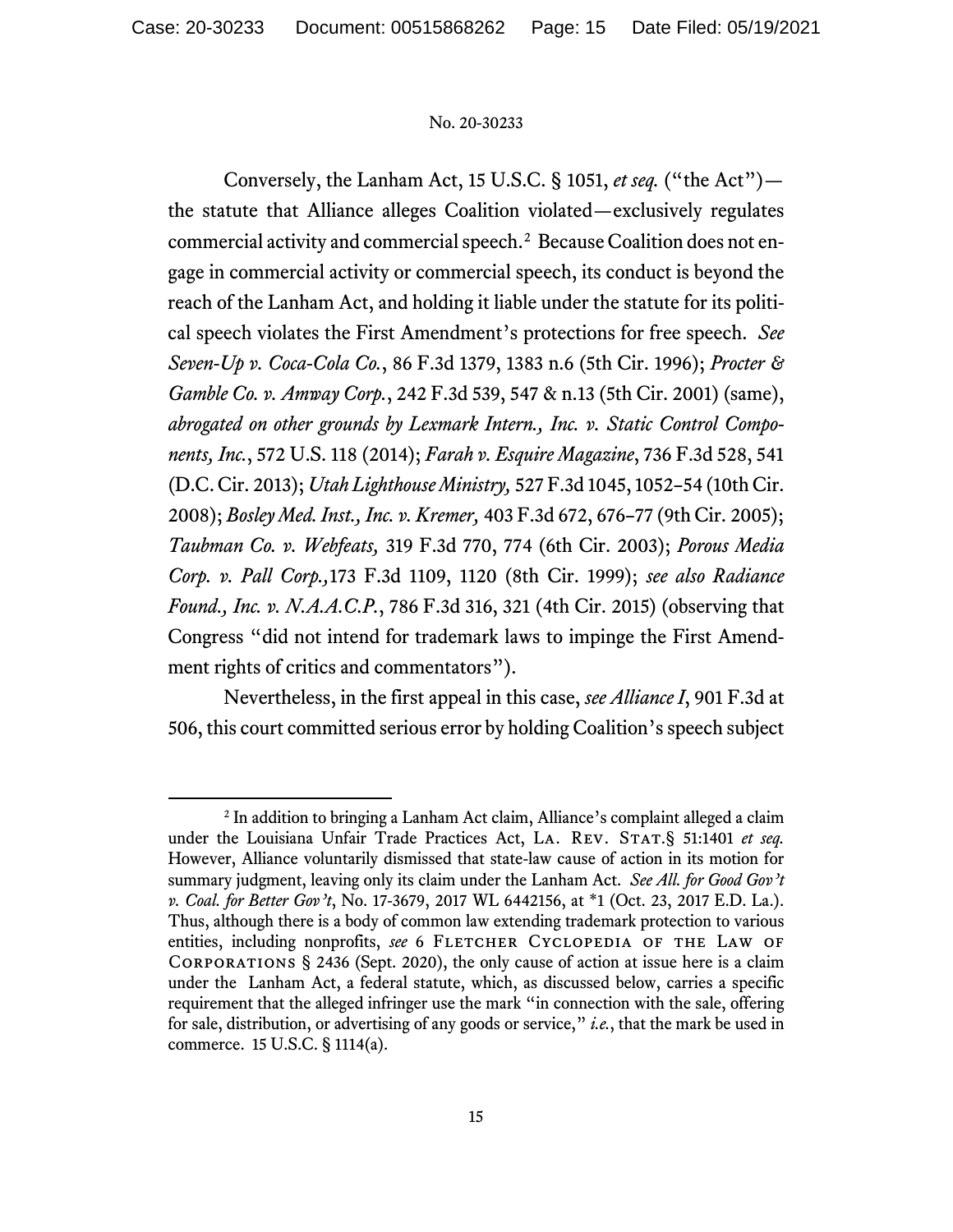to injunction under the Lanham Act, and thus infringing on Coalition's First Amendment freedom of political expression.

Although a prior panel's rulings in a case typically bind a subsequent panel under the law-of-the-case doctrine, our decision in *Alliance I*, as noted above, was manifestly erroneous, and adhering to it now works a clear injustice. Thus, this panel's hands are not tied by that decision. *See Vahlco Corp.*, 895 F.2d at 1072-73 (applying this exception to the law-of-the-case doctrine where (1) a ruling in a prior appeal in the same litigation was "clearly in error," and (2) it "would be manifestly unjust" to follow that prior decision; accordingly, the previous decision "does not establish the law of the case and is not binding on the Court in the present appeal"). This panel should thus correct this court's error in *Alliance I* by vacating each judgment based on that error and remanding for a judgment of dismissal with prejudice with respect to Alliance's Lanham Act claim against Coalition. [3](#page-15-0)

Remedying the foundational flaw in *Alliance I* would of course obviate the need to reach the subsequent mistakes by the district court that generated the present appeal. But because the majority chooses not to correct the foundational error of *Alliance I*, I must also address the errors committed by the district court in its decision following the remand of the case to it after *Alliance II*. In *Alliance II*, a panel affirmed in part the district court's award of

<span id="page-15-0"></span><sup>3</sup> Under this court's Rules, we are empowered to recall our mandates in *Alliance I*  and *Alliance II* and reform them to direct vacatur of the judgments appealed from in order "to prevent injustice." 5th Cir. R. 41.2; *see also Nat'l Sur. Corp. v. Charles Carter & Co.*, 621 F.2d 739, 741 (5th Cir. 1980) (explaining that this court is empowered to "recall" or "reform" a previous mandate "to prevent injustice"). Because abiding by those prior decisions would, as discussed, work a manifest injustice, *a fortiori* the standard for recalling and reforming our mandates in *Alliance I* and *II* is satisfied and, indeed, these measures are necessary to avoid the highly unjust results of those rulings. *See In re Incident Aboard the D.B. Ocean King on Aug. 30, 1980,* 877 F.2d 322, 323 (5th Cir. 1989) (holding that "the equities of this case dictate the exercise of our power under Rule 41.2 to recall and reform the mandate," when "not once, but twice this Court has itself brought about" a "potential injustice" that could only be averted by recalling the court's mandate).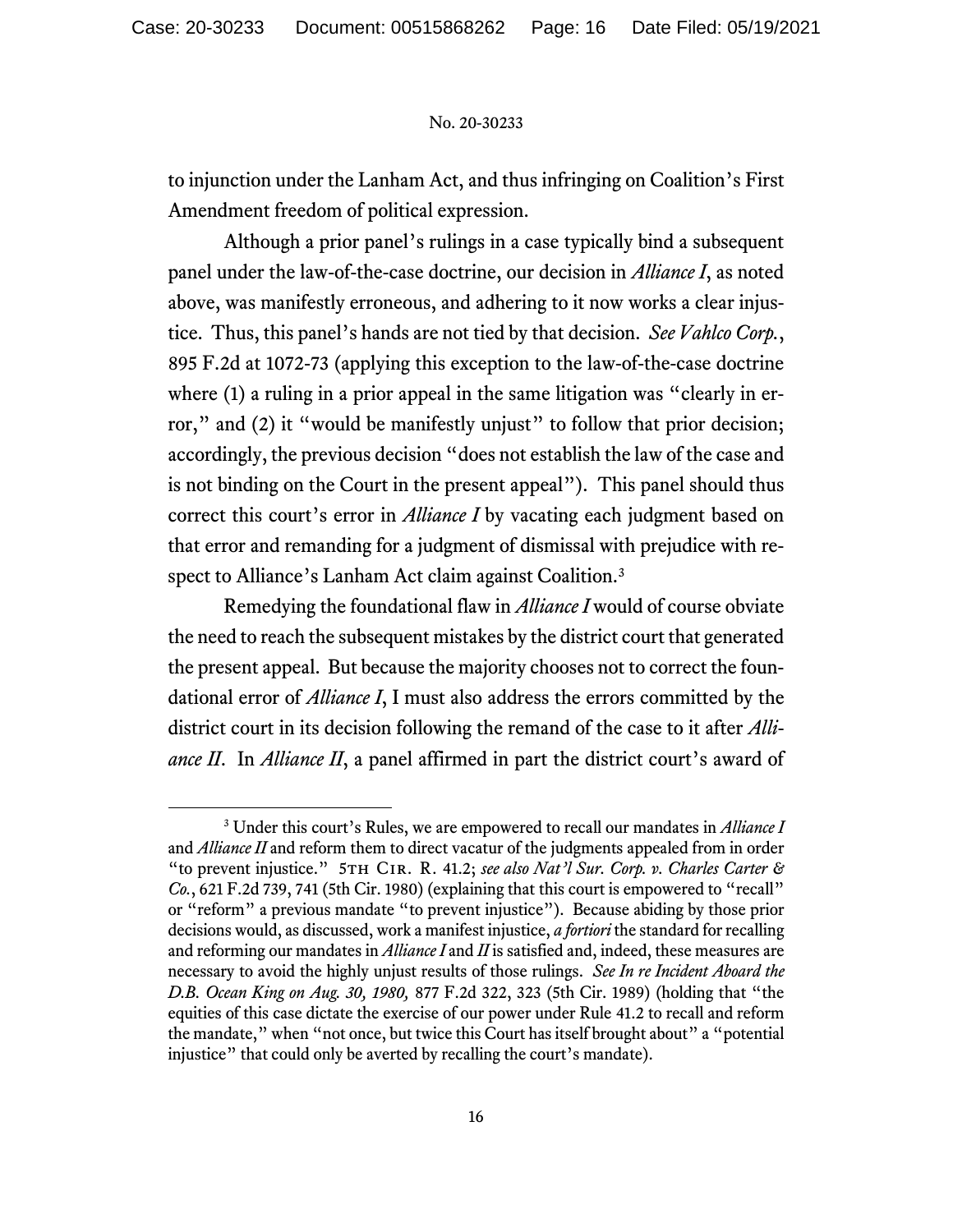attorneys' fees to Alliance. Our mandate in *Alliance II* instructed the district court only to adjust downward its \$68,237.25 award of attorneys' fee to Alliance on remand. Instead, the district court awarded additional fees for time Alliance spent litigating the two appeals and its motion for attorneys' fees, resulting in a total award to Alliance of \$148,006.15. The court then *sua sponte* joined Coalition's attorney, Darleen Jacobs, as a party to the case and, purporting to act pursuant to the Lanham Act's fee-shifting provision, 15 U.S.C. § 1117(a), held her personally liable for the full \$148,006.15 fee award. In so doing, the district court plainly violated the mandate rule, the fundamental requirement that on remand a district court can do one thing and one thing only—scrupulously implement this court's mandate. *See, e.g., United States v. Matthews,* 312 F.3d 652, 657 (5th Cir. 2002); *Tollett v. City of Kemah*, 285 F.3d 357, 364 (5th Cir. 2002).

What is more, § 1117(a) of the Act nowhere states or implies that a litigant's counsel can be held liable for an award of attorneys' fees, and it thus does not authorize the district court's imposition of personal liability on Coalition's counsel. *See Healey v. Chelsea Res., Ltd.*, 947 F.2d 611, 624 (2d Cir. 1991) ("When a fee-shifting statute that authorizes the courts to award attorneys' fees to prevailing parties does not mention an award against the losing party's attorney, the appropriate inference is that an award against attorneys is not authorized."); *see also Baker v. DeShong*, 821 F.3d 620, 623-24 (5th Cir. 2016) (characterizing the fee-shifting provisions in the Lanham Act and Patent Act as "statutory equivalents" and determining that "Congress intended" the provisions "to have the same meaning" given their "parallel purpose, structure, and language"); *cf. Phonometrics, Inc. v. ITT Sheraton Corp*., 64 F. App'x 219, 222 (Fed. Cir. 2003) (vacating imposition of liability for attorneys' fees on losing party's counsel under the Patent Act's identically-worded fee-shifting provision because counsel cannot be "liable for fees awarded under § 285 [of the Act]; it can only be liable for excess fees awarded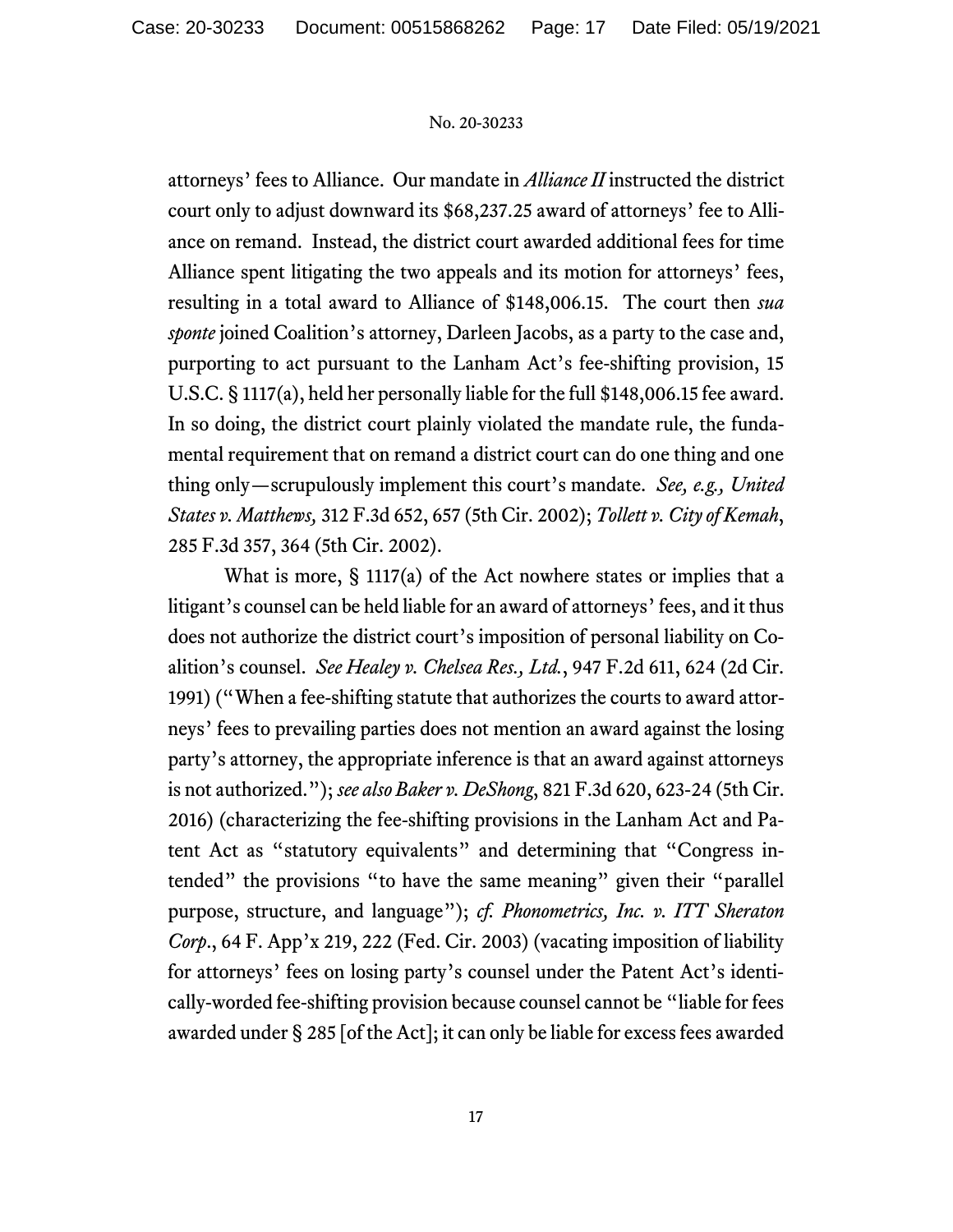under [28 U.S.C.] § 1927"); *cf. also Tech. Props. Ltd. LLC v. Canon Inc*., No. C 14-3640 CW, 2017 WL 2537286, at \*5 (N.D. Cal. Jan. 26, 2017) (holding that a litigant's counsel could not be held liable for an attorneys' fees award under § 285 of the Patent Act based on the "the text of the statute"), *aff'd*, 718 F. App'x 987 (Fed. Cir. 2018) (mem.).

In sum, this court's decision in *Alliance I* to hold Coalition liable under the Lanham Act for noncommercial political speech was clearly erroneous and following it now will result in manifest injustice. Thus, this panel is not bound by that errant determination and should correct it by vacating judgments based thereon and directing the district court to dismiss Alliance's Lanham Act claim with prejudice. *See Schwartz*, 575 F.2d at 554-55 (explaining "that 'the law case doctrine' is not an inexorable command" and need not be adhered to when a prior "decision was clearly erroneous and would work a manifest injustice"). Moreover, even if this court continues to mistakenly adhere to *Alliance I*, the district court committed multiple errors on remand from *Alliance II* that would necessitate reversal. Because the majority fails to rectify this court's error in *Alliance I* and because it ratifies the district court's errors on remand, I respectfully dissent.

I.

The overriding problem in this case is that the Lanham Act plainly does not reach the noncommercial political speech in which Coalition engages and holding otherwise curtails important First Amendment free speech guarantees. [4](#page-17-0) Enacted in 1946, the Lanham Act "was designed to protect both

<span id="page-17-0"></span><sup>&</sup>lt;sup>4</sup> In *Alliance I*, the panel determined that Coalition did not preserve below its arguments (1) that the Lanham Act does not apply to noncommercial or political speech and (2) that its political speech was protected by the First Amendment, and held these issues were therefore "waived," refusing to consider Coalition's contentions. 901 F.3d at 506. This was error for at least three reasons. First, it is axiomatic that a party can only be liable for violating a statute if the statute actually applies to the party and its acts (or omissions). And determining whether a particular statute applies to a particular party necessarily requires courts to interpret that statute. *See, e.g.*, *Marbury v. Madison*, 5 U.S. (1 Cranch) 137, 178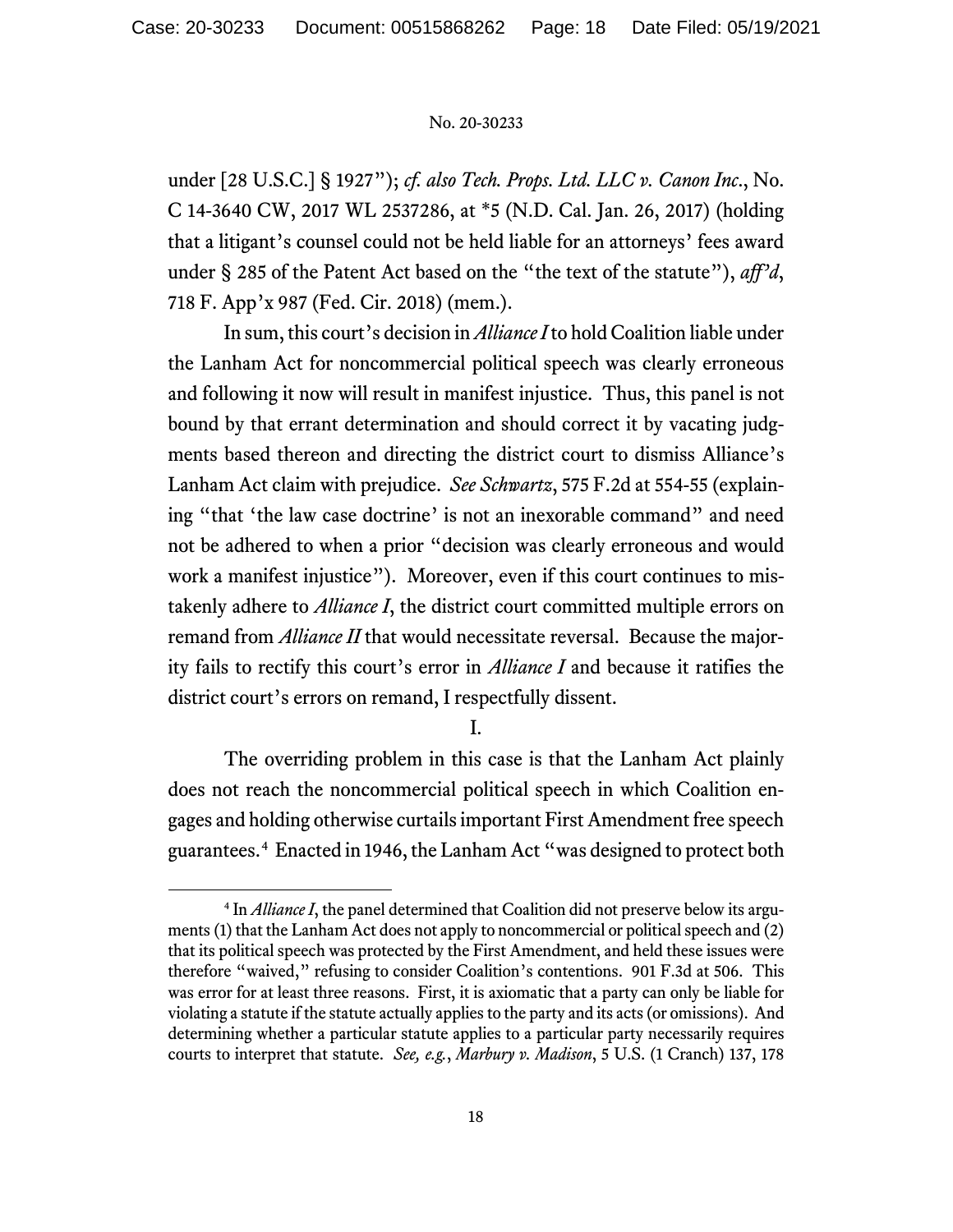(1803) ("Those who apply the rule to particular cases, must of necessity expound and interpret that rule."). Indeed, it is the very task of courts "to construe what Congress has enacted." *Rumsfeld v. F. for Acad. & Institutional Rts., Inc.*, 547 U.S. 47, 56 (2006) (quoting *Duncan v. Walker,* 533 U.S. 167, 172 (2001)). Logically, then, for the *Alliance I* panel to have concluded that it could hold Coalition liable under the Lanham Act, the panel necessarily must have determined that the statute's scope covers Coalition's conduct; implicit in that determination is *Alliance I*'s (demonstrably wrong) conclusion that the Act extends to noncommercial political speech. Thus, regardless of the *Alliance I* panel's claim that Coalition waived its defense as to the interpretation of the Lanham Act, there was simply no way for the panel to hold Coalition liable without it concluding that the Lanham Act may, in its view, validly constrain noncommercial political speech. But as discussed below, the Act's history, text, and the plethora of cases interpreting the Act make clear that it does not apply to noncommercial or political speech.

Second, and as explained in more detail *infra*, *Alliance I*'s application of the Lanham Act to Coalition's noncommercial political speech infringes on First Amendment free speech rights. Again, the *Alliance I* panel necessarily had to interpret the Lanham Act in order to impose liability under it on Coalition. But applying the Lanham Act in this way directly conflicts with this court's "obligat[ion] to construe the statute to avoid constitutional problems if it is fairly possible to do so." *Boumediene v. Bush*, 553 U.S. 723, 787 (2008) (cleaned up). A reading of the Act that limits its reach to commercial speech and, moreover, precludes it from touching purely political speech is not only "fairly possible" but is the *only* plausible interpretation of the statute. Accordingly, the *Alliance I* panel failed to uphold its duty to read the Act in a manner that avoids raising constitutional doubts.

Third, even assuming Coalition did not preserve in the district court its defenses to an injunction under the Lanham Act, it nevertheless pressed those arguments on appeal in *Alliance I*, and the *Alliance I* panel therefore erred in failing to apply the plain-error standard of review to Alliance's unpreserved arguments. Decades ago, "our Court . . . adopted the practice of reviewing unpreserved error in a civil case using the plain-error standard of review." *Crawford v. Falcon Drilling Co., Inc.*, 131 F.3d 1120, 1123 (5th Cir. 1997); *see also Sec. & Exch. Comm'n v. Life Partners Holdings, Inc.*, 854 F.3d 765, 783 (5th Cir. 2017) ("We review unpreserved challenges in civil cases for plain error."); *Douglass v. United Servs. Auto. Ass'n*, 79 F.3d 1415, 1428-29 (5th Cir. 1996) (en banc) (plain error applies to a party's failure to timely file written objections to a magistrate judge's report and recommendation), *superseded by statute on other grounds*, 28 U.S.C. § 636(b)(1). Under this standard, which is identical to plain-error review in the criminal context, the court "must determine  $(1)$  if there was error,  $(2)$  if that error was plain,  $(3)$  if the error affects substantial rights, and (4) whether allowing that error to stand seriously affects the fairness, integrity, or public reputation of judicial proceedings." *Crawford*, 141 F.3d at 1123-24 (adopting the four-prong plain-error test as articulated in *United States v. Olano,* 507 U.S. 725, 732, (1993)).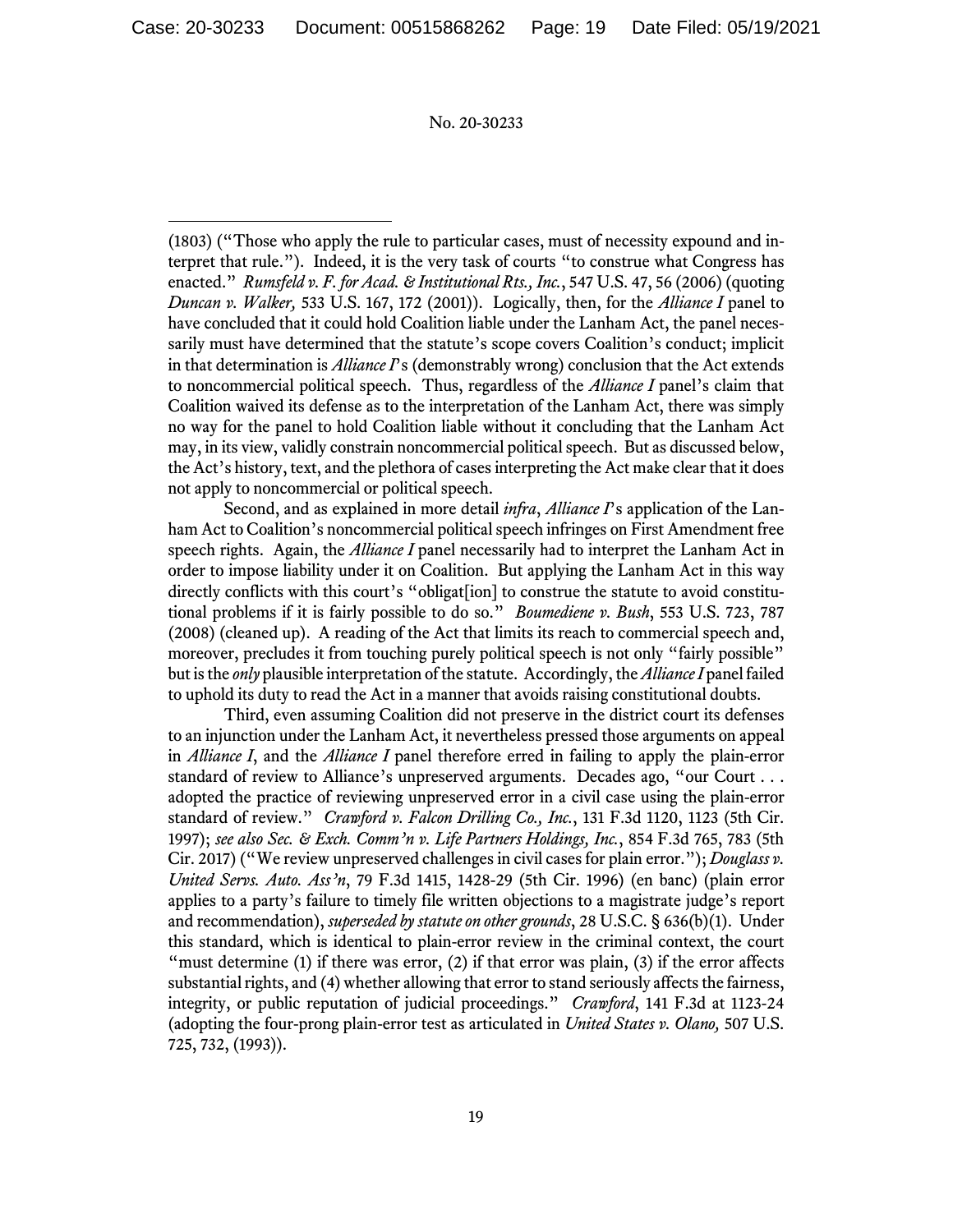consumers' confidence in the quality and source of goods and services and protect businesses' goodwill in their products by creating a federal right of action for trademark infringement." *Peaches Ent. Corp. v. Ent. Repertoire Assocs., Inc.*, 62 F.3d 690, 692 (5th Cir. 1995) (citing S. Rep. No. 1333, 79th Cong., 2d Sess. at 1). The Act's text, its legislative history, and the

Considering the first prong of the test, it was error to extend the Lanham Act to noncommercial political speech because doing so, as detailed *infra*, violates the statute, which applies only to commercial speech, and tramples on free speech rights. Second, this legal error was plain. We have previously held that several of the statute's provisions including a provision pertaining to unregistered trademarks that is analogous to the provision protecting registered trademarks at issue here—apply only to commercial speech. *See Seven-Up v. Coca-Cola Co.*, 86 F.3d at 1383 & n.6; *Procter & Gamble Co.*, 242 F.3d at 547 & n.13. And even if no Fifth Circuit decision squarely holds that the particular provision of the Lanham Act invoked here is limited to commercial speech, the "absence of circuit precedent does not prevent the clearly erroneous application of statutory law from being plain error." *United States v. Brown*, 316 F.3d 1151, 1158 (10th Cir. 2003) (cleaned up) (quoting *United States v. Evans,* 155 F.3d 245, 252 (3d Cir. 1998)). The obviousness of the error in the district court's interpretation of the Lanham Act is evident from the Act's text, its legislative history, and the need to give the Act a construction that does not conflict with the First Amendment. It is also underscored by the near uniform holdings of our sister circuits that the Act does not reach noncommercial speech. *Cf. United States v. Garza*, 706 F.3d 655, 662-63 (5th Cir. 2013) (error was clear or obvious because, although "this court had not [yet] definitively answered" the question presented, the caselaw on the issue among all five of our sister circuits was "uniform[]"). Third, the error affected Coalition's substantial rights. To affect substantial rights, the error generally must be "prejudicial; it must affect the outcome of the proceedings." *Crawford*, 131 F.3d at 1125 (quoting *United States v. Calverly*, 37 F.3d 160, 164 (5th Cir. 1994) (en banc), *abrogated in part on other grounds by Johnson v. United States,* 520 U.S. 461 (1997)). Obviously, the mistake in applying the Lanham Act to Coalition's noncommercial political endorsements affected the outcome of the case—indeed, was dispositive of the case—becauseCoalition would not have been liable for violating the Act had the statute been construed properly. Thus, the error that confronted the *Alliance I* panel was plain and affected Coalition's substantial rights. The *AllianceI* panel therefore had the discretion to notice and correct the error, and it should have done so because holding Coalition liable for violating the Lanham Act by its political speech muzzles the political organization's free speech rights, chills the speech of other political entities, and inappropriately calls upon federal courts to referee state and local political disputes, all of which "seriously affect<sup>[]</sup> the fairness" and "public reputation" of judicial proceedings." *Crawford*, 131 F.3d at 1123 (quoting *Olano*, 507 U.S. at 732).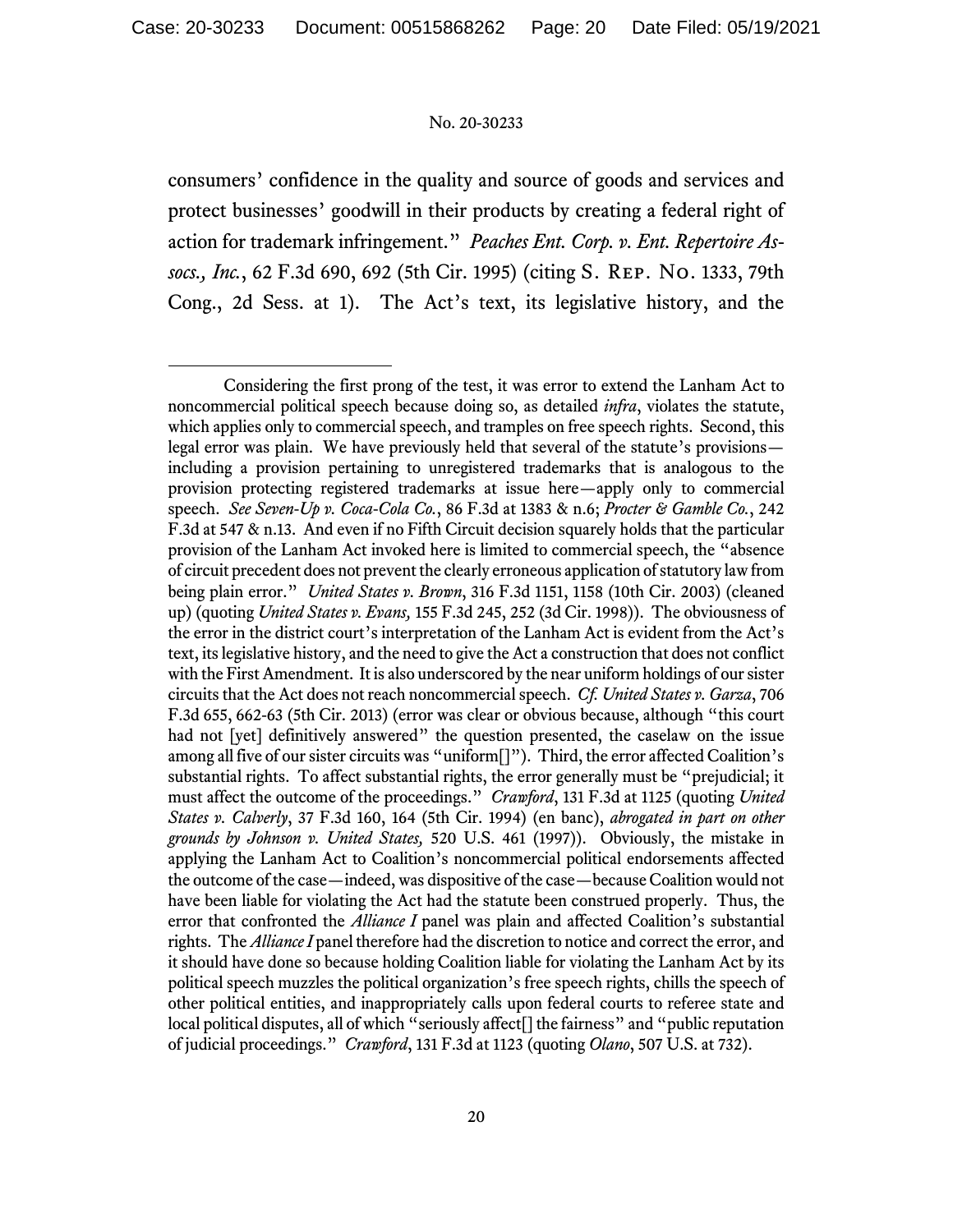imperative to give the statute a constitutionally permissible construction all lead to the inescapable conclusion that the Act does not reach noncommercial political speech.

Start with the text. The Act defines "commerce" as "all commerce" that Congress "may lawfully regulate[]." 15 U.S.C. § 1127. Its purpose, *inter alia*, is to "secure to the owner of the mark the goodwill of his business and to protect the ability of consumers to distinguish among competing producers." *Two Pesos, Inc. v. Taco Cabana Inc.*, 505 U.S. 763, 774 (1992) (internal quotation marks omitted)*.* 

Section 43(a) of the statute, which addresses false and misleading descriptions of unregistered marks, states in part that:

Any person who, on or in connection with any good or services, . . . uses in commerce any word, term, name, symbol, or false designation of origin, . . . which . . . is likely to cause confusion . . . as to the origin . . . of [another person's] goods, services, or commercial activities, . . . shall be liable in a civil action by any person who believes that he or she is likely to be damaged by such act.

15 U.S.C. § 1125(a). The provision is meant to protect "against a myriad of deceptive *commercial* practices." *Seven-Up Co.*, 86 F.3d at 1383 (emphasis added) (quoting *Res. Dev. v. Statue of Liberty-Ellis Island Found.*,926 F.2d 134, 139 (2d Cir. 1991)). Unsurprisingly, we have "previously determined that § 43(a) . . . only applies to commercial speech." *TMI, Inc. v. Maxwell*, 368 F.3d 433, 436 n.2 (5th Cir. 2004) (citing *Procter & Gamble Co.*, 242 F.3d at 547). The provision's legislative history supported our conclusion. *See Seven-Up Co.*, 86 F.3d at 1383 n.6. (citing 134 Cong. Rec 31,851 (Oct. 19, 1988) (statement of Rep. Kastenmeier) (commenting that the reach of Section 43(a) "specifically extends only to false and misleading speech that is encompassed within the 'commercial speech' doctrine developed by the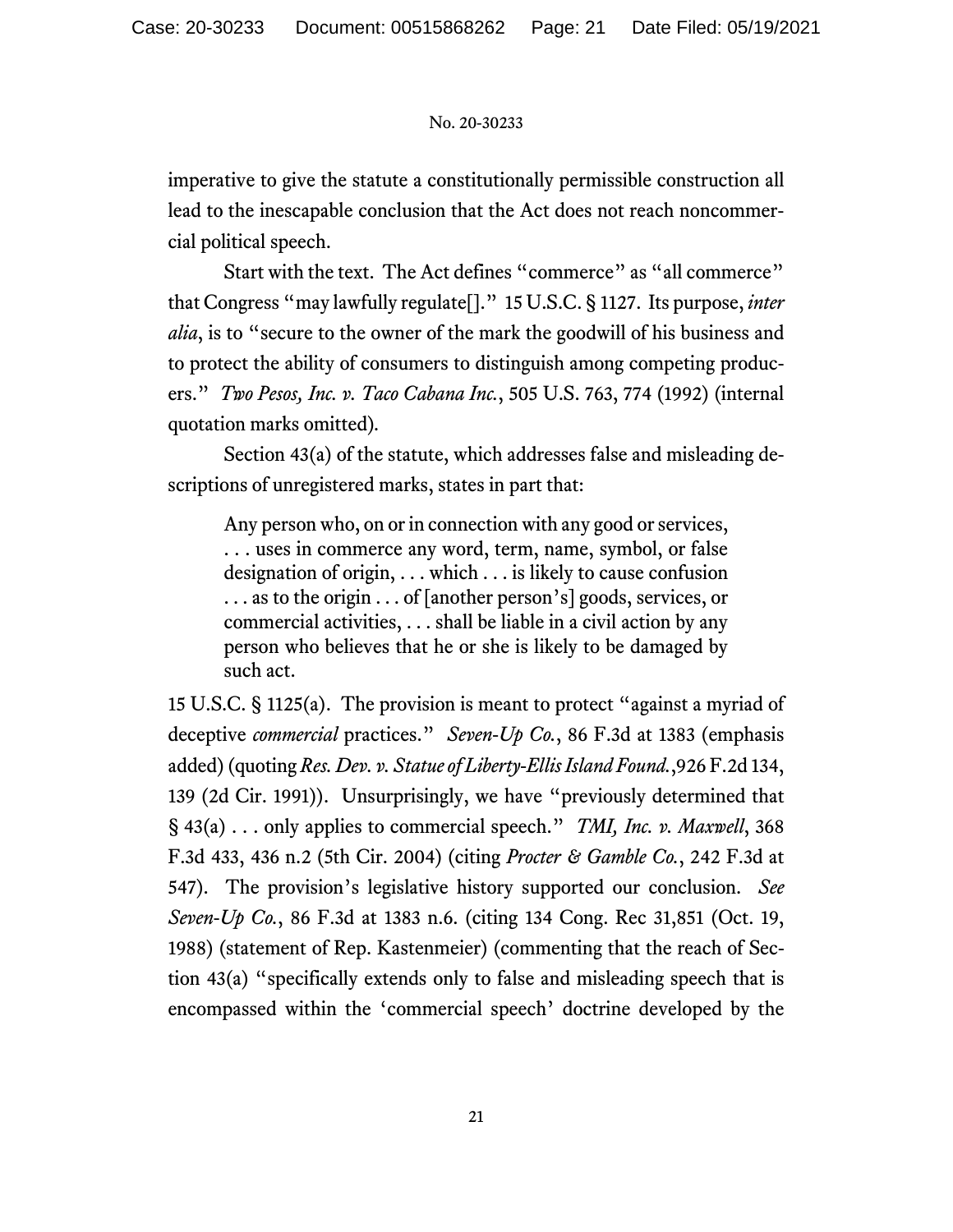United States Supreme Court")); *see also Procter & Gamble Co.*, 242 F.3d at 547 n.13 (same).

At issue in this case is  $\S 32(1)$  of the Act, which covers infringement of registered marks. 15 U.S.C. § 1114(1). Section 32(1) creates a cause of action when trademark infringement occurs "in connection with the sale, offering for sale, distribution, or advertising of any goods or services" and is "likely to cause confusion, or to cause mistake, or to deceive." *Id.* 

Based on the similar language between §§ 43(a) and 32(1), courts have concluded that claims under the two provisions have the same elements, with the exception that § 32(1) applies solely to registered marks. *See Lamparello v. Falwell*, 420 F.3d 309, 312-13 (4th Cir. 2005); *cf.* Margreth Barrett, *Finding Trademark Use: The Historical Foundation for Limiting Infringement Liability to Uses "In the Manner of A Mark"*, 43 Wake Forest L. Rev. 893, 942– 43 (2008) ("While the statutory language of sections 32(1)(a) and 43(a) differs, the provisions are generally understood to impose the same standard for infringement."). "To prevail under either cause of action, the trademark holder must prove:

(1) that it possesses a mark; (2) that the [opposing party] used the mark; (3) that the [opposing party's] use of the mark occurred 'in commerce'; (4) that the [opposing party] used the mark 'in connection with the sale, offering for sale, distribution, or advertising' of goods or services; and (5) that the [opposing party] used the mark in a manner likely to confuse consumers."

*Lamparello*, 420 F.3d at 313 (alterations in original). Significantly, both provisions require that actionable infringement be "in connection with" goods or services in a manner likely to cause confusion to consumers. *Compare* 15 U.S.C. § 1125(a) (use of mark "in connection with any goods or services"), *with id.* § 1114(1) (use of mark "in connection with the sale, offering for sale, distribution, or advertising of any goods or services"). "This is commonly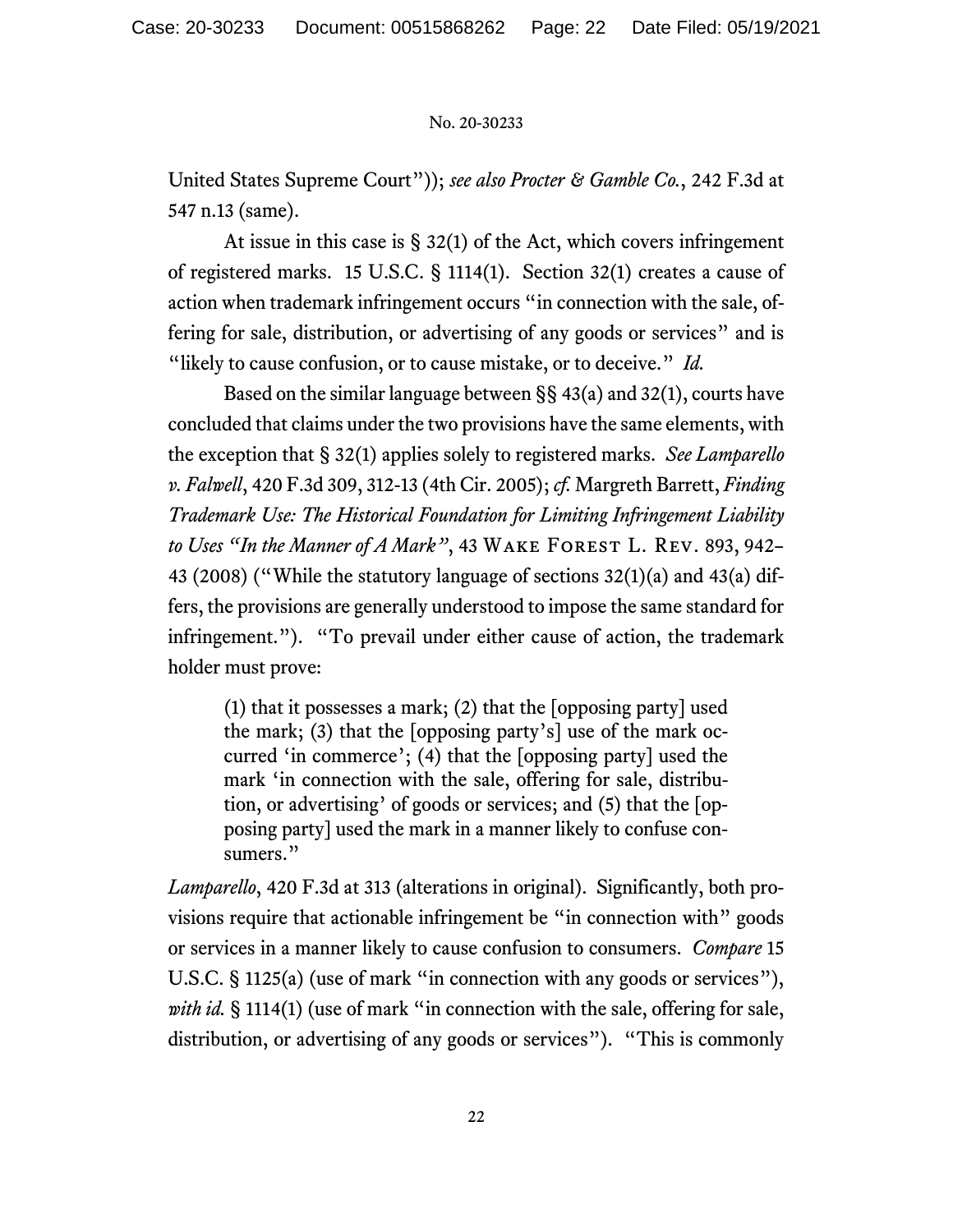described as the commercial use requirement." *Utah Lighthouse Ministry*, 527 F.3d at 1052.

In light of this requirement, the clear majority of circuits to have considered whether the Act applies to *any* noncommercial speech have determined that it does not. *See Bosley Med. Inst., Inc.,* 403 F.3d at 676–77 (construing § 32(1)); *Taubman Co.,* 319 F.3d at 774 (same); *Farah*, 736 F.3d at 541; *Utah Lighthouse Ministry,* 527 F.3d at 1052–54; *Porous Media Corp..,*173 F.3d at 1120; *cf. S.F. Arts & Athletics, Inc.*, 483 U.S. at 566 (Brennan, J., dissenting); *Radiance Found., Inc.*, 786 F.3d at 322. [5](#page-22-0)

In the instant case, Coalition's use of its emblem certainly was not "in connection" with commercial activity. Coalition exists solely to engage in the endorsement of candidates for public office. As the district court recognized, "[p]eople are not buying products here." Because these entities' activities are not commercial in nature, the Lanham Act simply does not apply to this case.

Applying the Lanham Act in the manner the *Alliance I* panel did was also clearly inconsistent with Congress's intent in enacting the statute. Congress specifically recognized the constitutional problems of creating liability for free speech and sought to avoid doing so. *See Radiance Found., Inc.*, 786 F.3d at 321; *see also MasterCard Int'l Inc. v. Nader 2000 Primary Comm., Inc.*, No. 00 CIV. 6068, 2004 WL 434404, at \*7–8 (S.D.N.Y. Mar. 8, 2004) ("The

<span id="page-22-0"></span><sup>5</sup> In *United We Stand, Inc. v. United We Stand, America New York, Inc.*, the Second Circuit held that that noncommercial political activities may be "services" within the meaning of the Lanham Act but also stated that a "crucial" factor in permitting such a conclusion is that the infringer "us[e] the Mark not as a commentary on its owner, but instead as a source identifier." 128 F.3d 86, 89-92 (2d Cir. 1997). Not only is the Second Circuit the sole outlier court in an otherwise uniform line of federal appellate authority holding that the Lanham Act does not apply to noncommercial speech, but the Second Circuit is also incorrect that purely political speech is a "service" under the Lanham Act. "[S]uch a service is not being rendered in commerce[;] it is being rendered as part of the political process." *Tax Cap Comm. v. Save Our Everglades, Inc.,* 933 F. Supp. 1077, 1081 (S.D. Fla. 1996).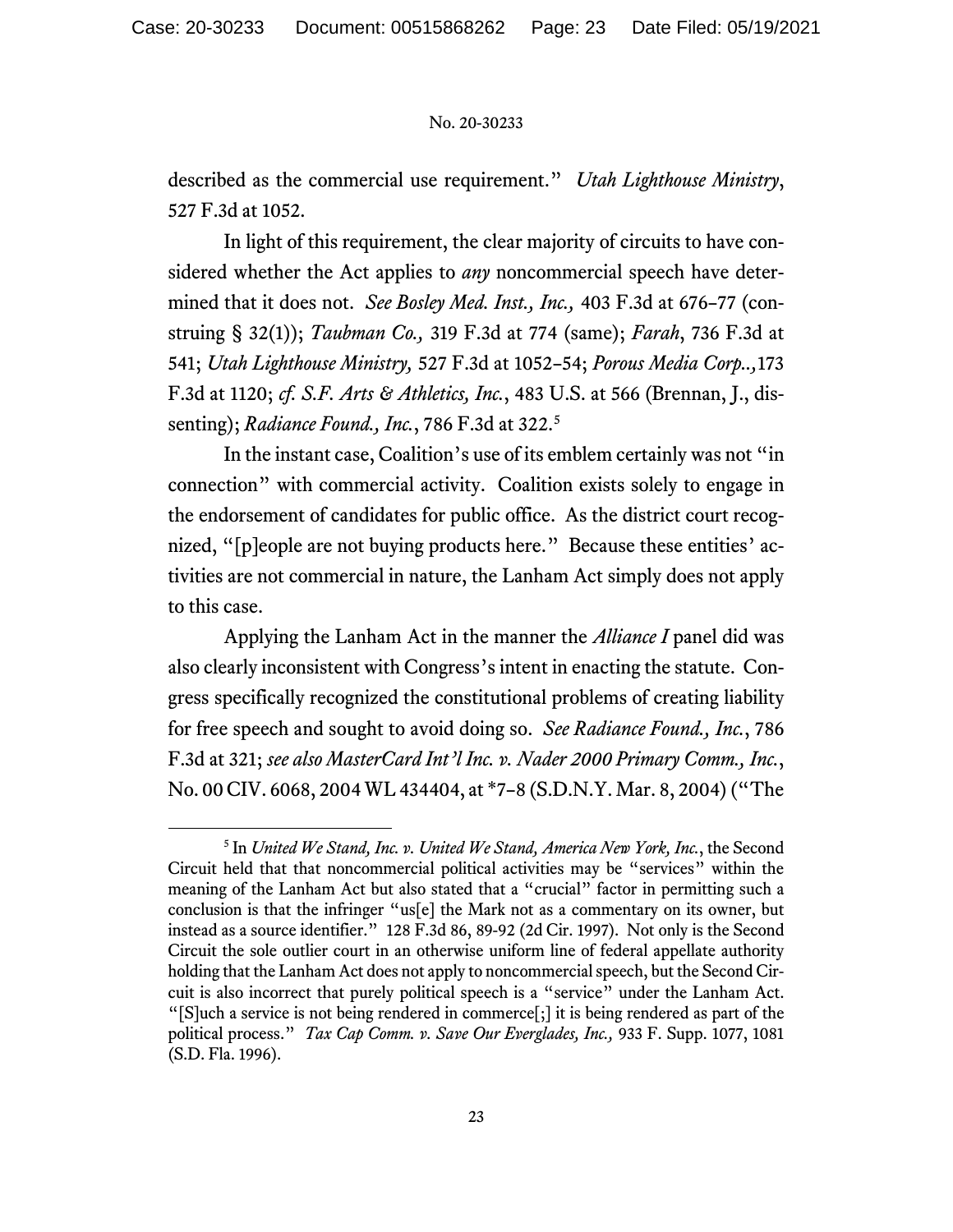legislative history of the Lanham Act clearly indicates that Congress did not intend for the Act to chill political speech."). Congress's concerns were well founded. As stated, the *Alliance I* panel's interpretation of the Lanham Act raises serious constitutional concerns. Coalition limits itself to endorsements of political candidates, so its use of an avian emblem similar to Alliance's occurred only in the context of engaging in political speech. Imposing liability under the Act on Coalition for its political speech, then, results in the precise problem Congress aimed to avoid: creating liability under federal trademark law for actors exercising their free speech rights.

It is well established that commercial speech—that is, speech that does "no more than propose a commercial transaction," *Bolger v. Youngs Drug Prods. Corp.*, 463 U.S. 60, 66 (1983)—is accorded only a "measure of First Amendment protection." Indeed, "the government may freely regulate" misleading commercial speech, the very speech that the Lanham Act was meant to target. *Florida Bar v. Went For It, Inc.*, 515 U.S. 618, 623-24 (1995). By contrast, free speech protections are at their zenith in the context of political speech precisely because such speech is at the heart of the values embodied in the First Amendment. *See McIntyre v. Ohio Elecs. Comm'n*, 514 U.S. 334, 346 (1995) ("Discussion of public issues and debate on the qualifications of candidates are integral to the operation of the system of government established by our Constitution. The First Amendment affords the broadest protection to such political expression in order to assure the unfettered interchange of ideas for the bringing about of political and social changes desired by the people." (cleaned up)). Extending liability under the Lanham Act to noncommercial political speech risks eroding the First Amendment's safeguards for political expression.<sup>[6](#page-23-0)</sup> Finally, under the canon

<span id="page-23-0"></span><sup>&</sup>lt;sup>6</sup> To the extent that there may be concern over permitting a political organization to use marks that are confusingly similar to those of another political entity, Justice Brandeis's concurring opinion in *Whitney v. California*, 274 U.S. 357, 377 (1927) (Brandeis,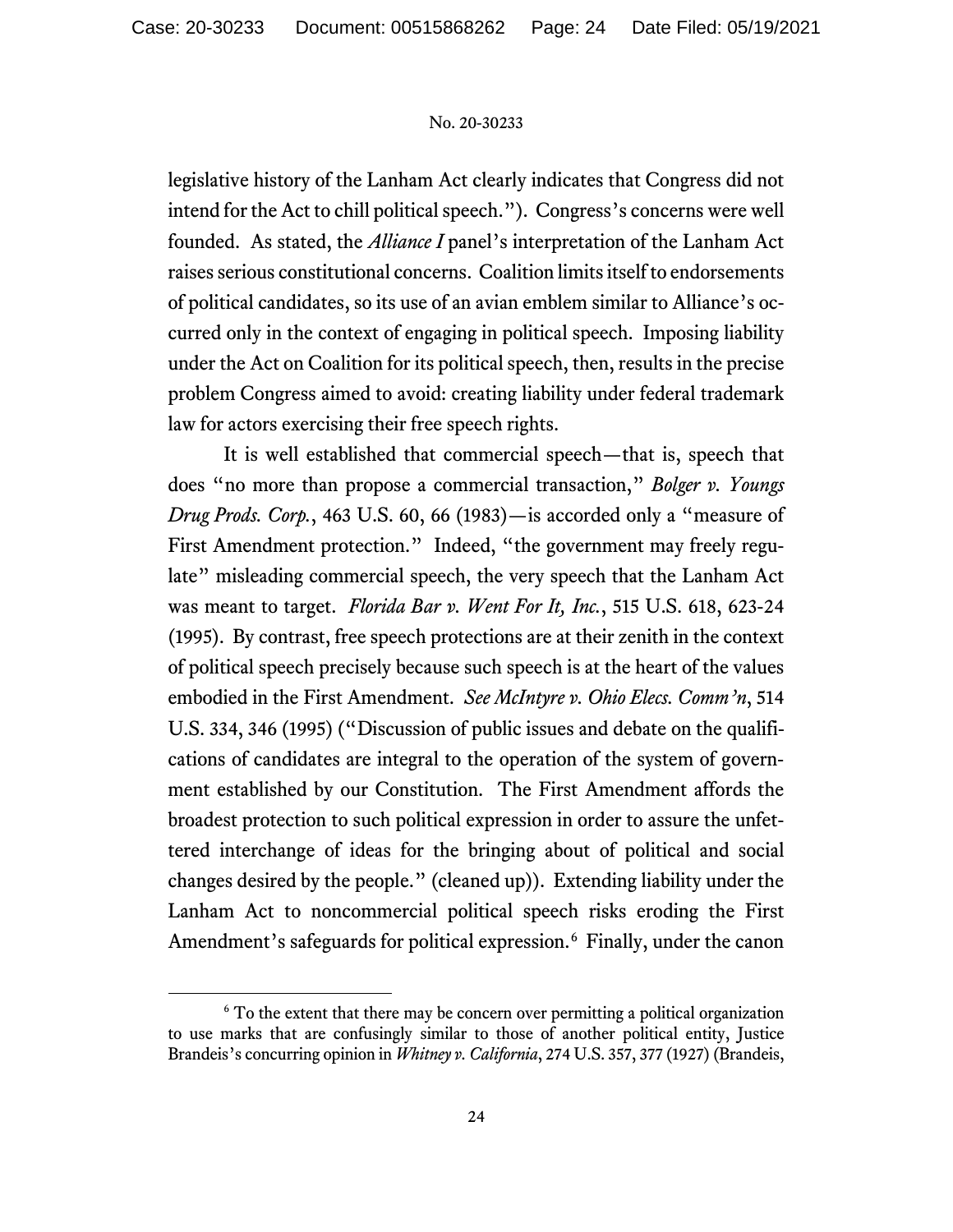that "statutes should be interpreted to avoid constitutional doubts," *Clark v. Martinez*, 543 U.S. 371, 379 (2005), the Lanham Act ought not be construed to apply to political speech in order to avoid a construction of the Act that could conflict with the First Amendment.

Because Coalition only used its emblem in the context of political speech, the Lanham Act simply and obviously cannot be applied to its speech. Thus, the *Alliance I* panel's decision to impose on Coalition liability under the Act was clearly erroneous. [7](#page-24-0) Moreover, adhering to that grievously wrong decision will result in a manifest injustice by stifling the political speech that is key to the functioning of our democracy. The law-of-the-case doctrine therefore does not stand as an impediment to correcting our past mistakes,

J., concurring), which Justice Holmes joined, suggests an answer: "If there be time to expose through discussion the falsehood and fallacies, to avert the evil by the processes of education, the remedy to be applied is more speech, not enforced silence."

<span id="page-24-0"></span><sup>7</sup> For nearly sixty years, this court has repeatedly and consistently explained that the law of the case does not apply when a prior "decision is clearly erroneous and works manifest injustice." *Lincoln Nat. Life Ins. Co. v. Roosth*, 306 F.2d 110, 113, (5th Cir. 1962); *accord Lumberman's Mut. Cas. Co. v. Wright*, 322 F.2d 759 (5th Cir. 1963); *White v. Murtha*, 377 F.2d 428, 432 (5th Cir. 1967); *Morrow v. Dillard*, 580 F.2d 1284, 1290 (5th Cir. 1978); *Goodpasture, Inc. v. M/V Pollux*, 688 F.2d 1003, 1005-06 (5th Cir. 1982). Clear error is a familiar legal standard for reviewing prior decisions that applies across various contexts. For example, appellate courts apply clear error in reviewing district court's factual findings, *Anderson v. City of Bessemer City*, 470 U.S. 564, 573 (1985), and in reviewing discretionary decisions by district courts, *United States v. Walker*, 772 F.2d 1172, 1176 n.9 (5th Cir. 1985). A decision is clearly erroneous when the reviewing court is left with "a definite and firm conviction" that the previous court was in error. *Id.* Under this standard, based on the foregoing analysis, it is plain that the decision in *Alliance I* was clearly erroneous. On a handful of occasions, this court has stated that for a previous decision to be "clearly erroneous" such that the exception to the law-of-the-case doctrine for clearly erroneous and manifestly unjust rulings may apply, the prior decision must have been "dead wrong." *E.g.*, *City Pub. Serv. Bd. v. Gen. Elec. Co.*, 935 F.2d 78, 82 (5th Cir. 1991). But the "dead wrong" language has been employed infrequently and inconsistently and does not alter or supplant the proper and longstanding test for assessing whether a previous ruling was clearly erroneous—that the appellate court must have a definite and firm conviction that the prior decision was wrong.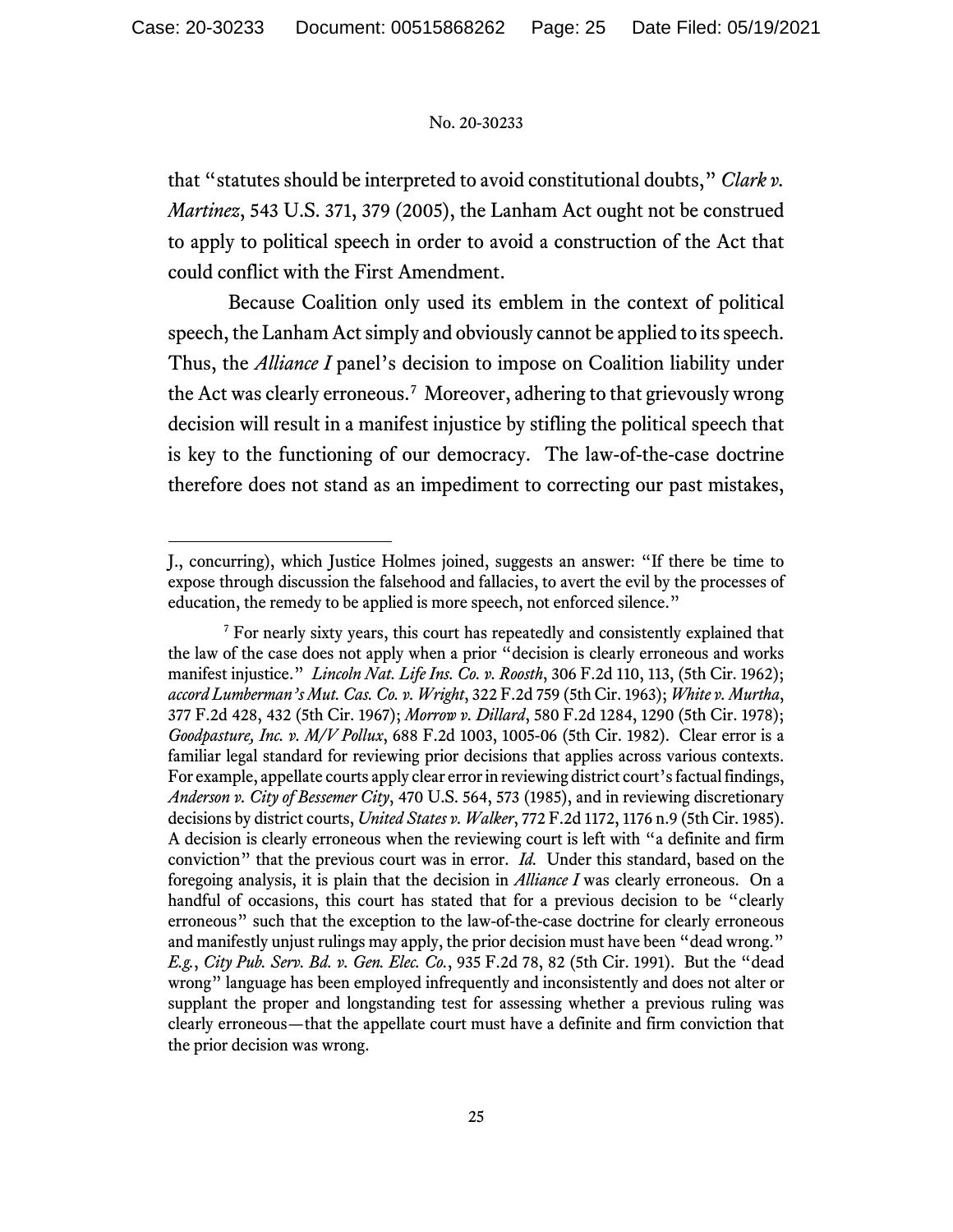and the majority errs in failing to do so. *See Vahlco Corp.*, 895 F.2d at 1072- 73.

II.

Beyond the fundamental error in *Alliance I* that has infected the entire litigation, the district court's missteps on remand from *Alliance II* raise their own set of problems. Foremost among them, the able district court acted outside the narrow ambit of our mandate. In *Alliance II*, we directed the district court to undertake only one action on remand: reducing and reallocating its attorneys' fee award to Alliance. 919 F.3d 291*.* Rather than heeding our mandate, the district court (1) increased its fee award by awarding to Alliance fees incurred for time spent on the appeals in *Alliance I* & *II* and in prosecuting its motion for attorneys' fees, (2) *sua sponte* joined Jacobs as a party, and (3) held Jacobs personally liable for the total augmented award. A brief summary of this case's lengthy procedural history makes manifest the district court's error.

At the outset of the litigation, Alliance claimed that both Coalition's "word mark"—its trade name, Coalition for Better Government—and its "composite mark"—its emblem—infringed on Alliance's marks. The district court agreed, enjoining Coalition from using both its trade name and emblem. Coalition appealed, and this court concluded that only Coalition's emblem, and not its trade name, violated the Lanham Act. The *Alliance I* panel thus modified the district court's injunction to restrain only Coalition's use of the emblem. *See* 901 F.3d at 514.

During the pendency of the first appeal, the district court determined that the case was "exceptional" within the meaning of the Lanham Act's attorneys' fees provision, 15 U.S.C. § 1117(a), and thus awarded Alliance, as the prevailing party, \$68,237.50 in attorneys' fees. Coalition appealed, and this court, in the second appeal in this matter, affirmed the conclusion that the case warranted an award of attorneys' fees. *Alliance II*, 919 F.3d at 297.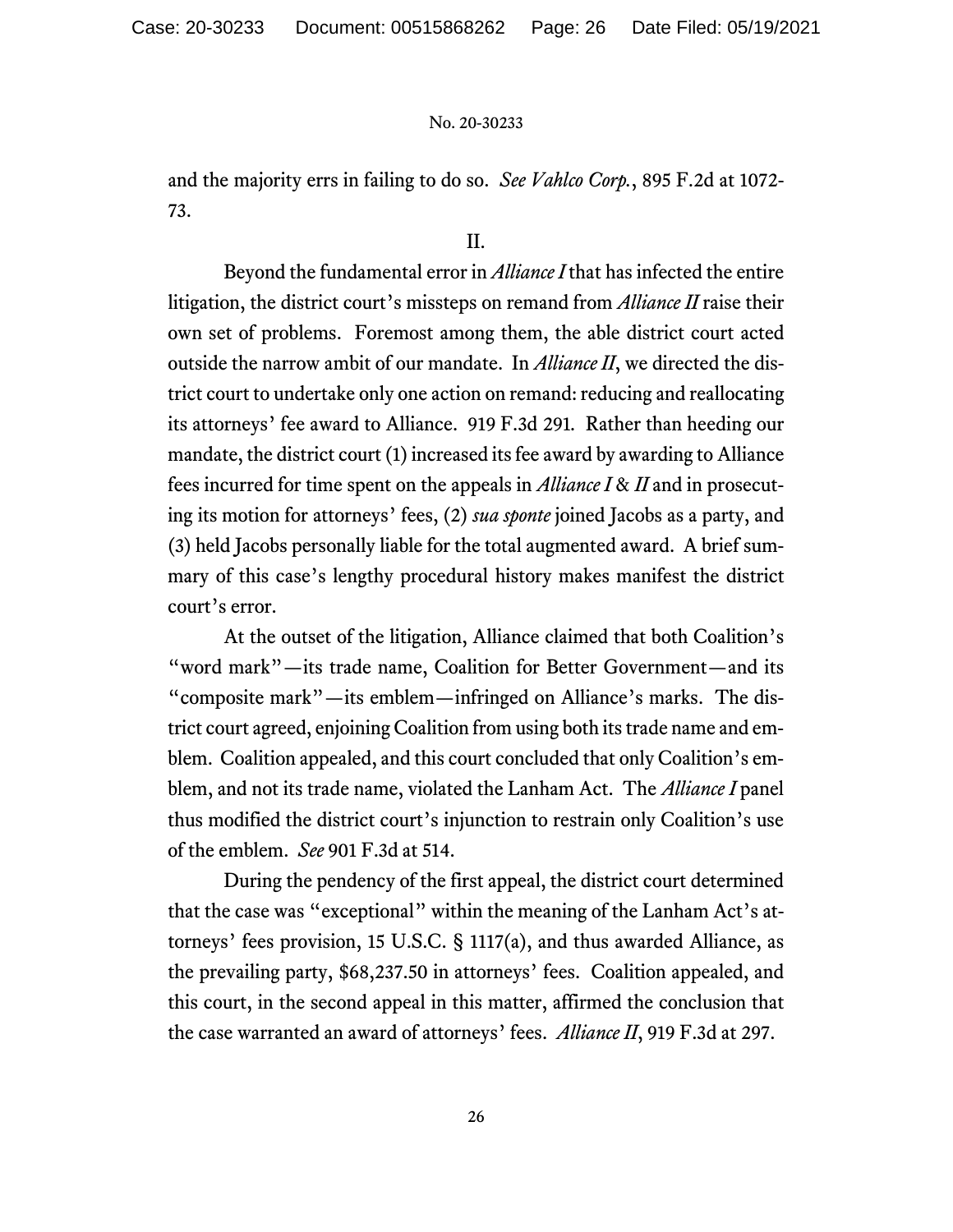The *Alliance II* panel noted, however, this court's earlier determination in *Alliance I* that Alliance had prevailed only on its emblem claim. Hence, in *Alliance II*, "we remand[ed] for the district court to reassess the amount of fees" to omit work that furthered Alliance's trade-name claim from its fee calculation. *Id.* at 293. Specifically, our mandate called only for the district court "to account for billed time for claims on which Alliance did not prevail, and to adjust the fee award accordingly." *Id.* at 298. We gave no indication that the district court should take any action other than a downward adjustment of the attorneys' fees award.

In failing to hew to the constraints we imposed on remand, the district court violated the well-established mandate rule. That rule "provides that a lower court on remand must implement both the *letter and spirit* of the [appellate court's] mandate." *Tollett*, 285 F.3d at 364 (internal quotation marks omitted) (alterations in original). Notably, the mandate rule extends both to those matters "decided expressly or by necessary implication" by the appeals court. *DeJoria v. Maghreb Petroleum Expl., S.A.*, 938 F.3d 381, 394 (5th Cir. 2019). A district court is "without power to do anything which is contrary to either the letter or spirt of the mandate *construed in the light of the opinion of*  [*the*] *court deciding the case.*" *Id.* (alterations in original) (internal quotation marks omitted).

The Supreme Court's decision in *Briggs v. Pa. R.R. Co.*, 334 U.S. 304, 305 (1948), is instructive on how a district court can run afoul of the mandate rule. In that case, a jury returned a verdict of \$42,500 in favor of the plaintiff, but the district court granted a post-verdict motion to dismiss the case for lack of jurisdiction. *Id.* The appellate court, however, reversed and directed that the district court, in accordance with the jury's verdict, enter judgment for the plaintiff. *Id.* On remand, despite the fact that the appellate court's mandate "made no provision for interest," the district court entered judgment and "added to the verdict interest from the date the [jury returned its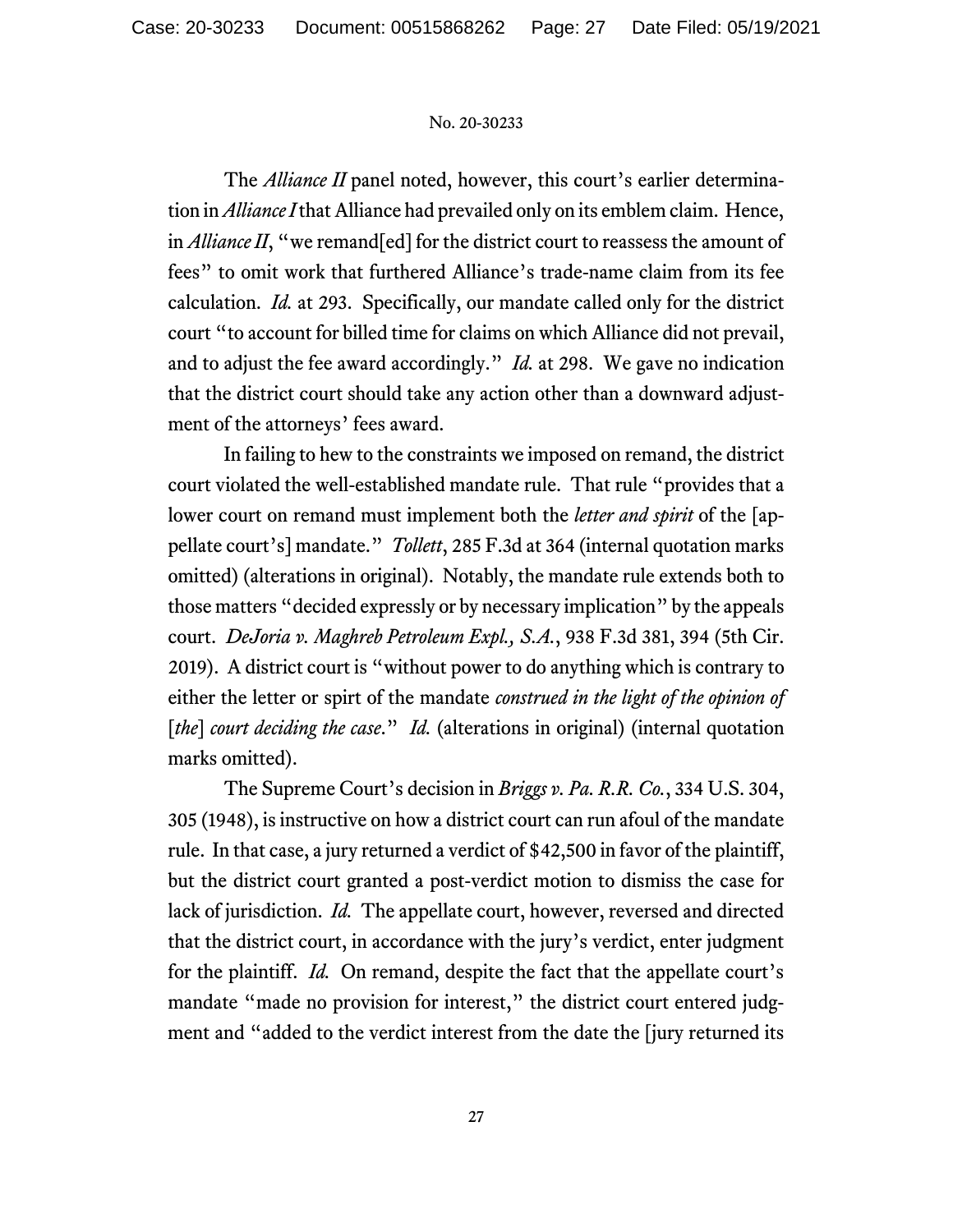verdict] to the date of the judgment." *Id.* The Supreme Court determined that it was "clear that the interest was in excess of the terms of the mandate and hence was wrongly included" by the district court. *Id.* at 306. *Briggs* thus stands for the proposition that a district court violates the mandate rules where it takes actions on remand that the appeals court "made no provision" for," thereby exceeding the "terms of the [appellate] mandate." *Id.*

*Tollett v. City of Kemah* presented very similar facts to the present appeal, and our decision there underscores the district court's error. 285 F.3d at 364. In *Tollett*, a district court awarded \$5,000 in sanctions against the defendant city and two of its employees. The amount of the award was purportedly to compensate the plaintiff for attorneys' fees and court costs incurred in connection with the sanctioned entities' discovery abuses. On appeal, the plaintiff conceded that the quantum of the sanctions was not supported by proof of reasonable fees and costs. Thus, this court vacated the award and "remand[ed] for a redetermination and assessment of reasonable attorney's fees and costs." *Id.* at 362 (emphasis omitted).

But on remand the district court imposed sanctions and attorneys' fees against not only the city but also the city's counsel, while dropping the fees it had previously assessed against the city's employees. *Id.* at 363. The city and its attorney appealed, contending that the district court violated the mandate rule. We agreed, explaining that it was "clear from our opinion" in the first appeal "that the district court was not to redetermine . . . whether, and against whom, sanctions should be imposed. The opinion expressly directed the district court *only* to determine the *proper amount to impose as* . . . *sanctions*." *Id.* at 365. Accordingly, we, once again, vacated the sanctions and fee award. *Id.* at 366; *see Doe v. Chao*, 511 F.3d 461, 466-67 (4th Cir. 2007) (holding that district court violated the mandate rule when the appeals court's mandate called only for reconsideration of award of attorneys' fees for work performed during district-court proceedings but, on remand,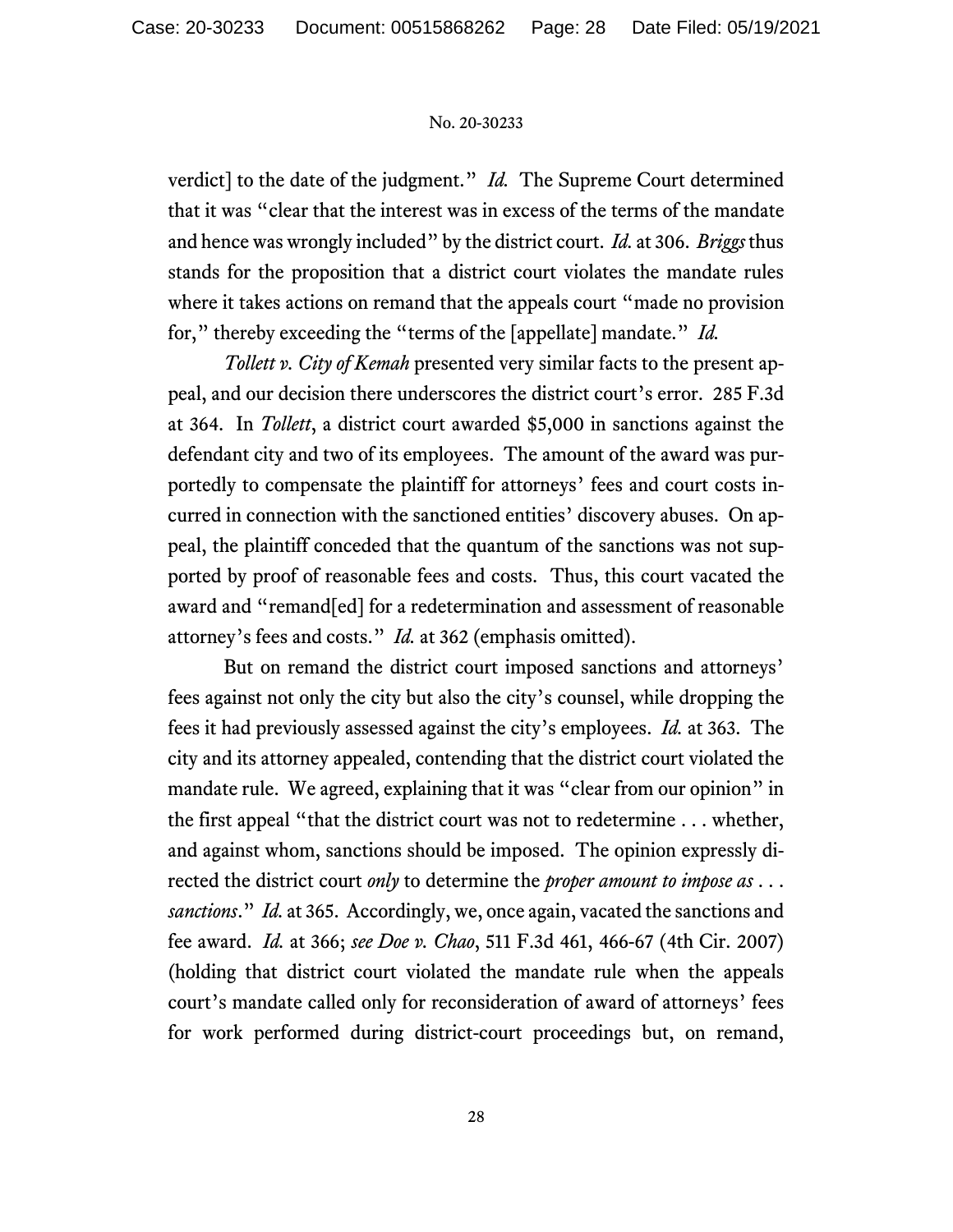district court awarded fees for work performed during appellate phase of the litigation); *Wang v. Douglas Aircraft Co.*, 221 F.3d 1350, \*1 (9th Cir. 2000) (unpublished) (district court violated mandate rule where mandate directed court to determine whether a foreign law firm was entitled to attorneys' fees based on the work performed by the firm but district court instead awarded fees in accordance with terms of a letter agreement between the foreign firm and a local firm that reallocated fees; appeals court's mandate "precluded any . . . inquiry" other than whether foreign firm was entitled to fees based on its legal services, not a letter agreement).

Here, too, the import of our directive to the district court on remand was "clear": it was only to reevaluate its attorneys' fee calculation in order to award Alliance fees solely for time spent on the emblem claim, thereby reducing its earlier award. The "necessary implication" of our mandate was that the district court was barred from doing anything other than reducing the fee award. *DeJoria*, 935 F.3d at 394. Venturing beyond our delimited directive, the district court *sua sponte* joined Jacobs as a party to the case; held her personally liable; and awarded additional attorneys' fees against Coalition and Jacobs for Alliance's prosecution of both appeals and its motion for attorneys' fees, causing the fee award to mushroom to over \$148,000. But as in *Tollett*, our directive to the district court "was not to redetermine . . . against whom[] sanctions should be imposed," nor was it to augment the sanctions. *See id.* at 365.

Coalition is therefore correct that the district court's order was directly contrary to our mandate. The majority, however, fails to mention this argument, characterizing Jacobs and Coalition as merely contending that the district court was an "improper forum" for considering appellate attorneys' fees. *See* Maj. Op. at 10 n.54. True, Coalition made that assertion in its briefing on appeal, but it also expressly objected to the district court's award of appellate attorneys' fees on a second basis; Coalition explained that the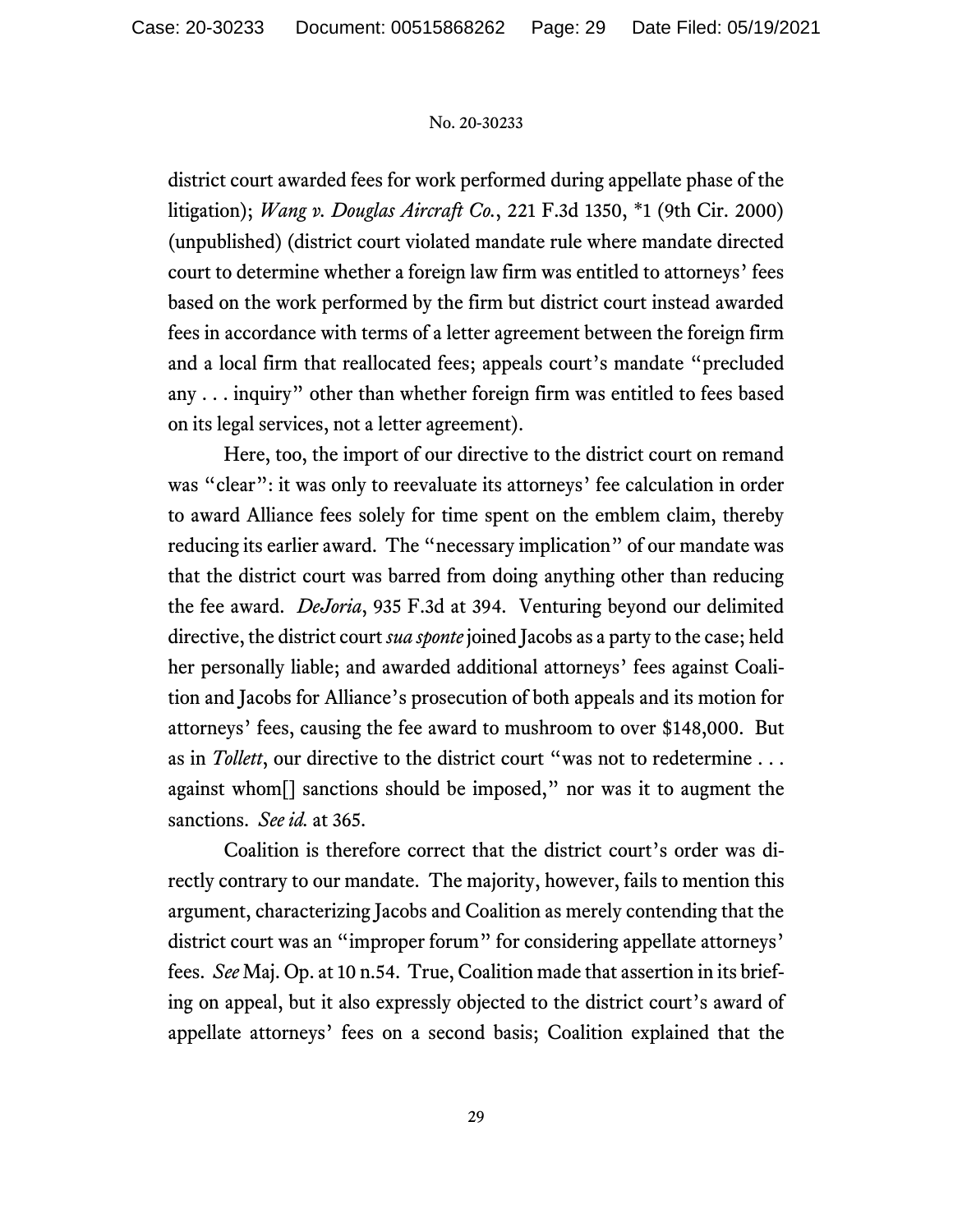district court's decision is inconsistent with *Alliance II* because in that appeal we ordered the district court only to recalculate attorneys' fees to account for the claim on which Alliance prevailed, and, as Coalition states in its brief, "[n]othing in" our "opinion address[ed]" appellate attorneys' fees.

Because Coalition adequately raised the issue of the district court's compliance with the mandate rule, and because the district court did not faithfully apply our mandate in *Alliance II*, I cannot agree with the majority's endorsement of the decision to join attorney Jacobs as a party to the case or to award Alliance additional attorneys' fees for time incurred in litigating the two appeals and its fees motion.

# III.

Regrettably, in holding Jacobs personally liable for the award of attorneys' fees, this court becomes the first to my knowledge to sanction such liability against a party's counsel under the Lanham Act's fee-shifting provision, 15 U.S.C. § 1117(a). Indeed, the Federal Circuit, in construing that the Patent Act's identically-worded fee-shifting provision, has expressly held that the provision cannot be used to impose liability for attorneys' fees on a party's counsel. *Phonometrics, Inc.*, 64 F. App'x at 222 ("Section 285 is a fee shifting statute that in exceptional cases may require the losing party to reimburse the prevailing party its attorney fees. Sheraton[, the prevailing party,] has provided us with no legal basis for entering a fee award against the losing party's attorney under § 285. . . . Counsel for Phonometrics is not liable for fees awarded under § 285."); *see also Baker*, 821 F.3d at 623-24 (borrowing attorneys' fees jurisprudence under the Patent Act to interpret the fee-shifting provision in the Lanham Act).

That no court has previously permitted imposing attorneys' fees against a party's counsel under the Lanham Act and that the Federal Circuit has held that imposing such fees on an attorney is not authorized by the Patent Act is unsurprising in light of the text of the statutes' attorneys' fees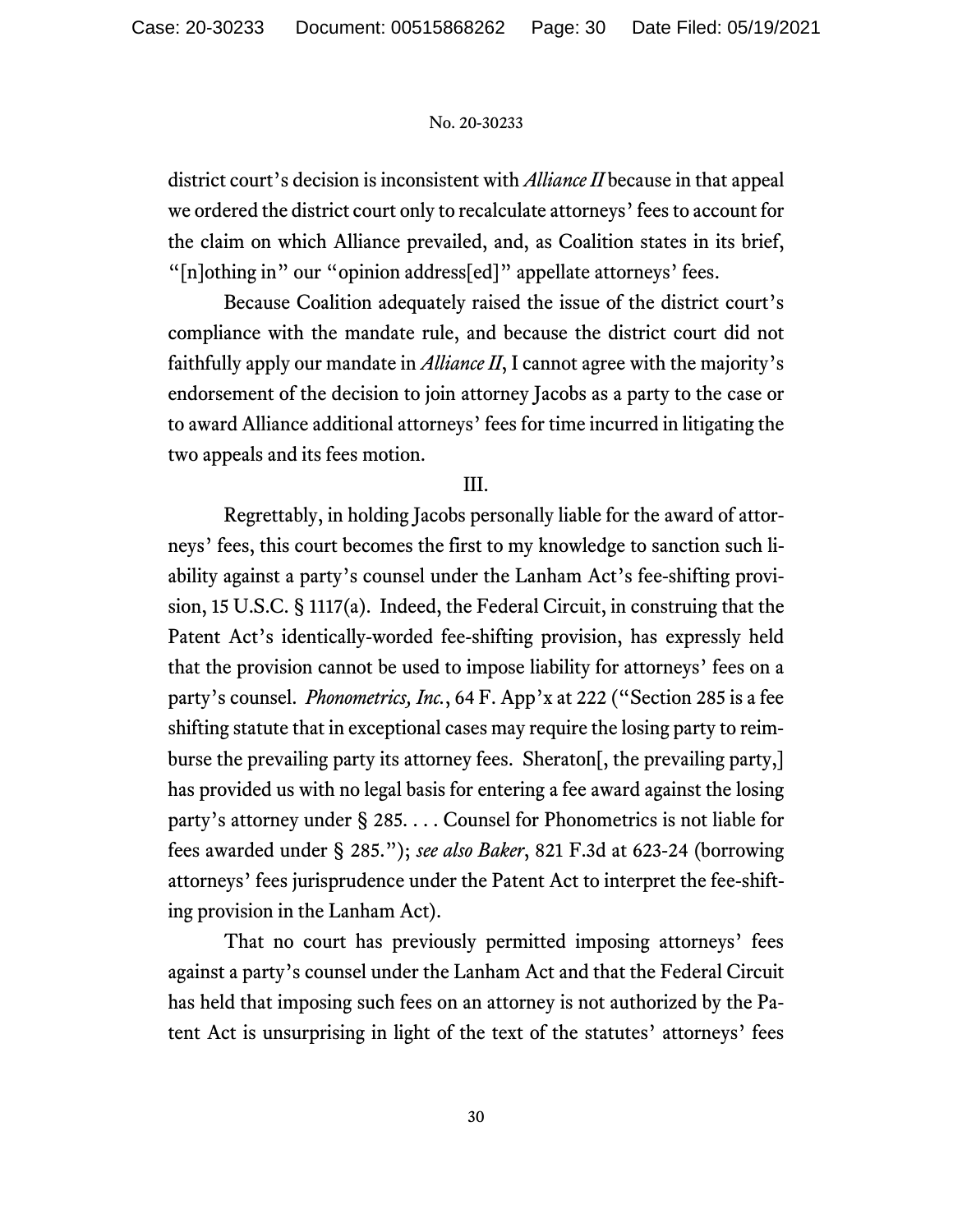provisions, which both read: "The court in exceptional cases may award reasonable attorney fees to the prevailing party." 15 U.S.C. § 1117(a); 35 U.S.C. § 285. Notably absent from the provisions is any explicit authorization to impose attorneys' fees against a party's counsel. "When a fee-shifting statute that authorizes the courts to award attorneys' fees to prevailing parties does not mention an award against the losing party's attorney, the appropriate inference is that an award against attorneys is not authorized." *Healey*, 947 F.2d at 624. Section 1117(a) thus "stands in contrast to other sections and [Federal] Rules [of Civil Procedure] that expressly provide for the imposition of sanctions against attorneys," *id.*, such as 28 U.S.C. § 1927, which empowers courts to order "[a]ny attorney" who "multiples the proceedings in any case unreasonably and vexatiously" to pay the costs and attorneys' fees incurred because of their conduct, and Rule 11(b), which authorizes district courts to award sanctions against "attorney[s]" for misconduct in an array of circumstances. The availability of these traditional—and effective tools to discipline wayward behavior by counsel means that courts will not be hampered in their ability to police proceedings without applying § 1117(a) against a litigant's counsel; similarly, these well-established provisions ensure that parties can recover costs incurred as a result of opposing counsel's unprofessional conduct.

Further underscoring that Jacobs cannot be held liable for the award of attorneys' fees under § 1117(a) for her representation of Coalition is that, even in cases where courts have imposed attorneys' fees personally on individuals who were not party to the underlying litigation, they have done so not against a party's counsel; rather, attorneys' fees have been assessed against individuals who served as a company's president, owner, or sole shareholder when that individual's conduct caused the case to be "exceptional" under a proper interpretation of the Lanham or Patent Acts. *See, e.g.*, *Mach. Corp. of Am. v. Gullfiber AB*, 774 F.2d 467, 475 (Fed. Cir. 1985) (holding that an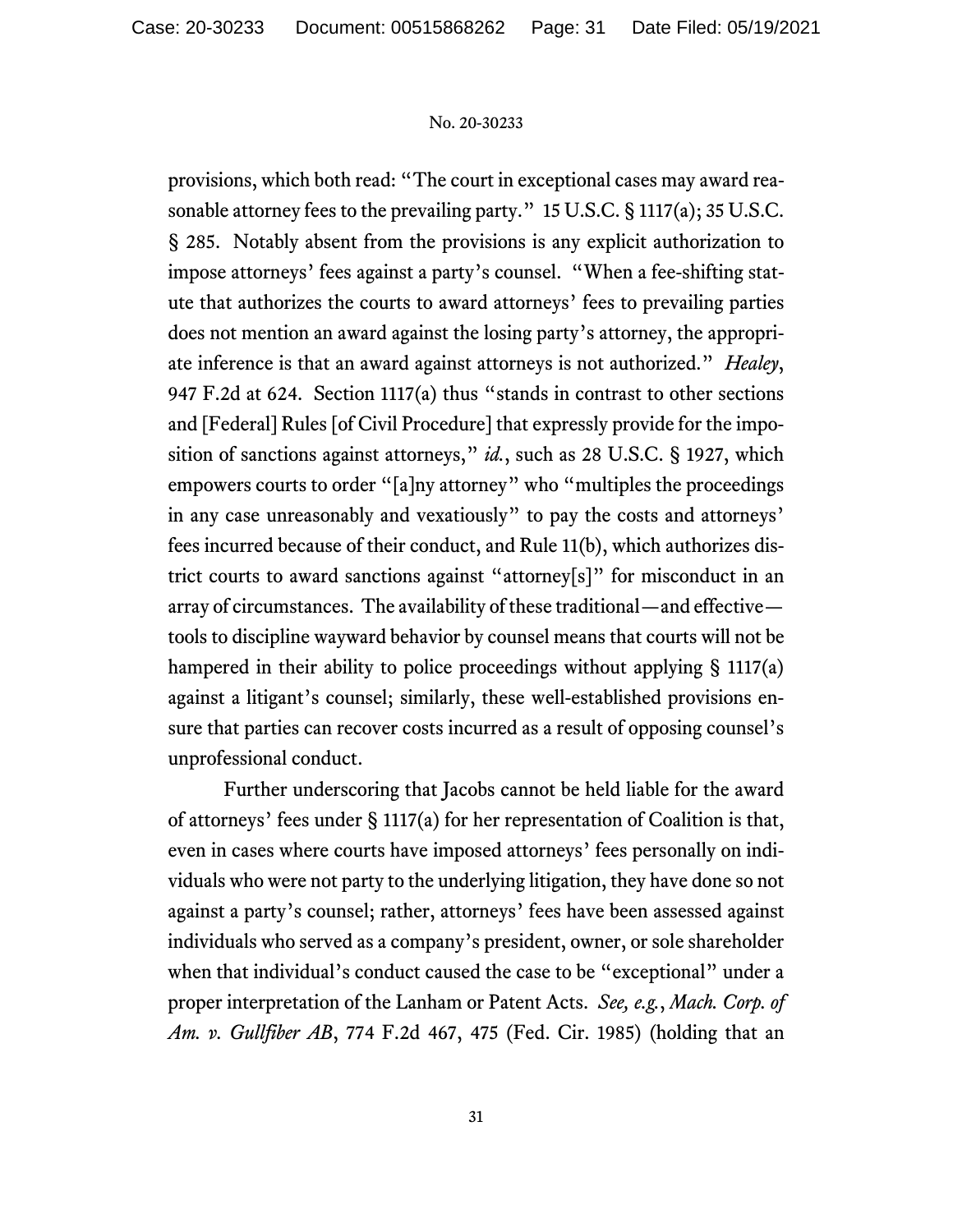individual who was "not a proper party to" the claims for violation of the Patent Act "may be assessed fees under § 285 [of the Patent Act] if his conduct supports a finding that the case is exceptional" (citing *Hughes v. Novi American, Inc.*, 724 F.2d 122 (Fed. Cir. 1984)); *Iris Connex, LLC v. Dell, Inc.*, 235 F. Supp. 3d 826, 852-53 (E.D. Tex. 2017) (imposing attorneys' fees against a company that filed a meritless patent-infringement suit and holding the owner of the company jointly liable for the fees where the owner was the "driving force behind th[e] litigation" and was "responsible" for making the case exceptional). Indeed, the majority states that its decision to hold Jacobs personally liable is rooted in the notion that "[a]n officer is individually liable for any tortious conduct that he committed in connection with his corporate duties." Maj. Op. at 7 (internal quotation marks omitted). But the principle of imposing liability for attorneys' fees not only on the business that is the party to the case but also on the individual who stands behind that business and directs its conduct has no application to an attorney representing her client; attorneys initiate and prosecute cases at the behest of their clients, but it is the client who ultimately must decide whether to bring a case. Thus, when the fee-shifting provision is applied to individuals who were not party to the underlying litigation, it should be reserved for those who, in their capacity as a high-level officer or owner of an organization, make a case exceptional. *See Mach. Corp. of Am.*, 774 F.2d at 475.[8](#page-31-0)

<span id="page-31-0"></span><sup>&</sup>lt;sup>8</sup> The majority cites Jacobs's leadership role within Coalition as a basis for holding her personally liable for the fee award. Maj. Op. at 8. But this misapprehends the basis of the district court's decision to hold Jacobs liable for the fee award; the district court expressly cited Jacobs's conduct as Coalition's *counsel*—not her position within Coalition's corporate structure—as rendering the case "exceptional" under the Lanham Act and thus justifying imposing liability for the award on her personally. Indeed, in its order holding Jacobs personally liable, the district court discussed only Jacobs's actions as an attorney for Coalition: "Jacobs is personally responsible for" filing a meritless "motion for summary judgment, . . . counterclaim, and . . . motion to dismiss because she personally signed them, thus certifying that they were not presented for any improper purpose and were not frivolous." The court further found that Jacobs's conduct rendered the case exceptional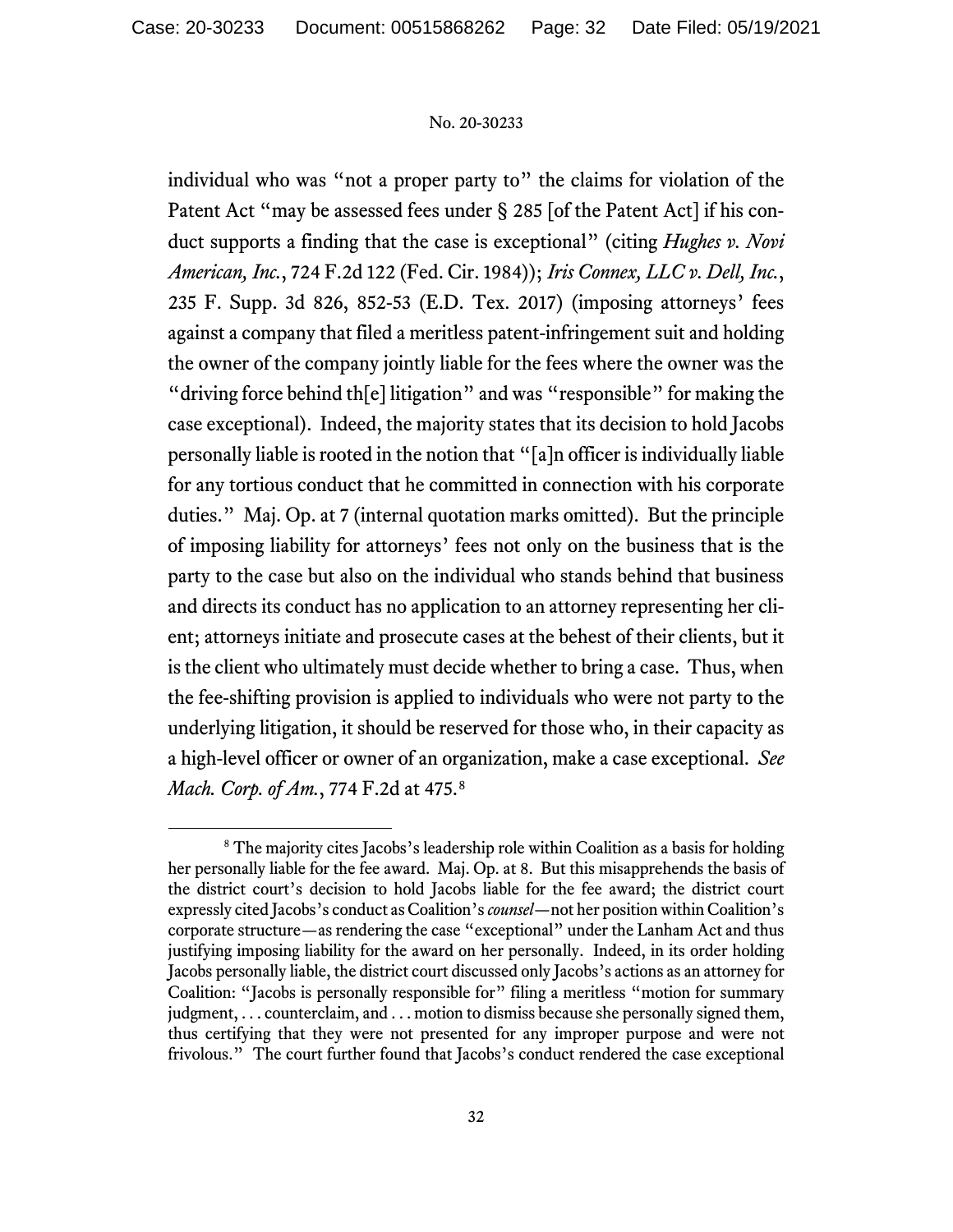In sum, Coalition and Jacobs may not be held liable for anything in this case because no Lanham Act claim arises from Coalition's noncommercial political speech, and, independently of that, no Lanham Act defendant's counsel may be cast for attorneys' fees under the Act's fee-shifting provision.[9](#page-32-0) *See Healey*, 947 F.2d at 624, *cf. Phonometrics, Inc.*, 64 F. App'x at 222.

Bereft of authority under the Lanham Act to impose fees directly on Jacobs, the district court's decision resembles an attempt to pierce Coalition's corporate veil. But during the proceedings in the district court, Alliance never attempted to pierce Coalition's corporate veil; in fact, its motion

because she was "personally responsible" for abuses in discovery that necessitated issuance of a protective order to prevent a wasteful deposition; "she was the one who insisted on proceeding with the depositions even after the Court granted summary judgment and Alliance informed the Court that it would not pursue its remaining claim." Wholly absent from the court's order is any mention of actions undertaken by Jacobs in her position as an officer or principal of Coalition. The majority's citations to *Nelson v. Adams USA, Inc.*, 529 U.S. 460 (2000) and *Insituform Technologies, Inc. v. CAT Contracting, Inc.*, 385 F.3d 1360 (Fed. Cir. 2004) are therefore inapposite; those cases concern imposition of personal liability for fees on non-lawyers who had senior roles in organizations that had already been held liable for the fees in question. It was precisely the individuals' wrongful conduct—alleged conduct, in *Nelson*—that was undertaken in their positions within their respective organizations that permitted—or would permit, in *Nelson*—holding them personally liable for the fees imposed on their organizations. Conversely, the district court sought to hold Jacobs liable based not on her role and work within Coalition but instead for her conduct as its counsel.

<span id="page-32-0"></span><sup>9</sup> Jacobs was joined as a party only after this court held that Coalition had waived its noncommercial speech and First Amendment defenses, and thus never had the opportunity to lodge these defenses on her own behalf in this court. Now, when she attempts to advance those arguments to protect herself from personal liability, the majority holds the law of the case precludes her doing so. Maj. Op. at 11. This is highly inequitable, particularly in light of the clear merit of her constitutional and statutory defenses, which she has never personally waived. The majority attempts to justify its decision on the grounds that the merits of the infringement claim itself are no longer at issue, and the question now is only one of the appropriate amount of attorneys' fees. Maj. Op. at 11.But the majority offers no analysis as to why Coalition's litigation choices somehow bind Jacobs personally, and, as noted *infra*, there was no finding by the district court that Jacobs controlled Coalition such that its litigation conduct could be attributed to her. The majority thus errs in stripping Jacobs of the opportunity to marshal her full array of defenses.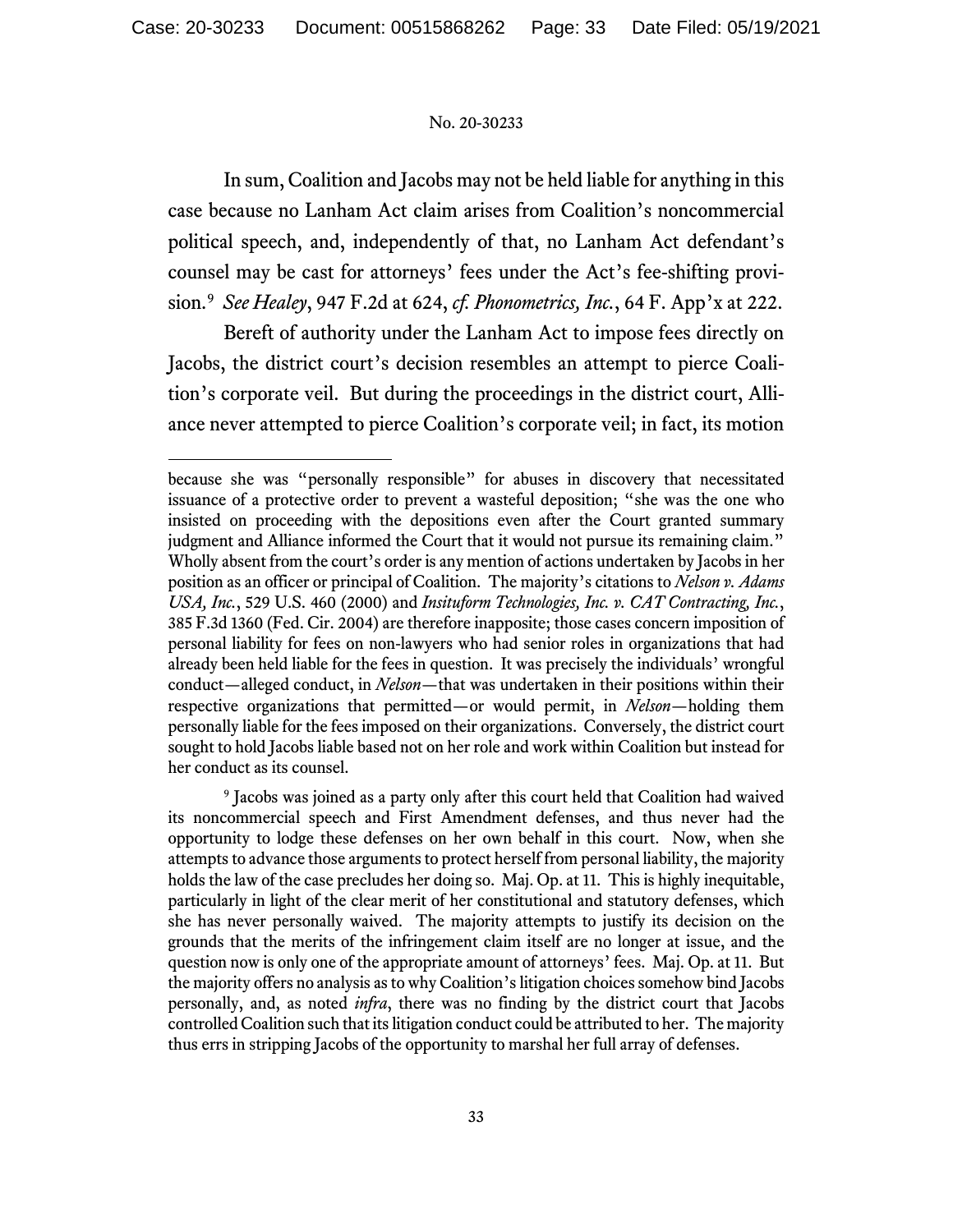for attorneys' fees makes no mention of veil piercing nor asserts that Jacobs is the alter ego of Coalition. *Cf. Huard v. Shreveport Pirates, Inc.*, 147 F.3d 406, 409-10 (5th Cir. 1998) (observing that, under Louisiana law, "a plaintiff seeking to pierce the corporate veil" must either demonstrate that the corporate form was used "to perpetuate fraud" or must "bear[] a heavy burden of proof in demonstrating that the corporate form has been disregarded by the shareholders to the extent that the corporation and shareholders are in-distinguishable").<sup>[10](#page-33-0)</sup> In the absence of any argument that the district court should pierce Coalition's corporate veil, it is unsurprising that the court did not make any of the predicate findings necessary to disregard the legally distinct juridical identities of Coalition and Jacobs; there was no finding that Coalition was the alter ego of Jacobs, that Coalition disregarded corporate formalities, or that Coalition was used by Jacobs to perpetuate a fraud. *See id.* And in its briefing in this appeal, Alliance expressly disclaims that it seeks to veil pierce, contending instead that it could do so in a *separate* lawsuit. Under these circumstances, veil piercing is obviously inappropriate and cannot support the district court's decision to thrust upon Jacobs the liability for fees charged to Coalition.

Accordingly, the district court was without authority under the Lanham Act to hold Jacobs directly and personally liable for attorneys' fees, did not invoke any other source of authority to hold Jacobs liable in her capacity as an attorney, and could not and did not make the findings necessary to pierce Coalition's corporate veil.

<span id="page-33-0"></span><sup>&</sup>lt;sup>10</sup> "Whether to apply Louisiana or federal law is not an issue. State and federal alter ego tests are essentially the same. Our non-diversity alter ego cases rarely state whether a state or federal standard controls, and apply state and federal cases interchangeably." *Century Hotels v. United States*, 952 F.2d 107, 110 n.4 (5th Cir. 1992).